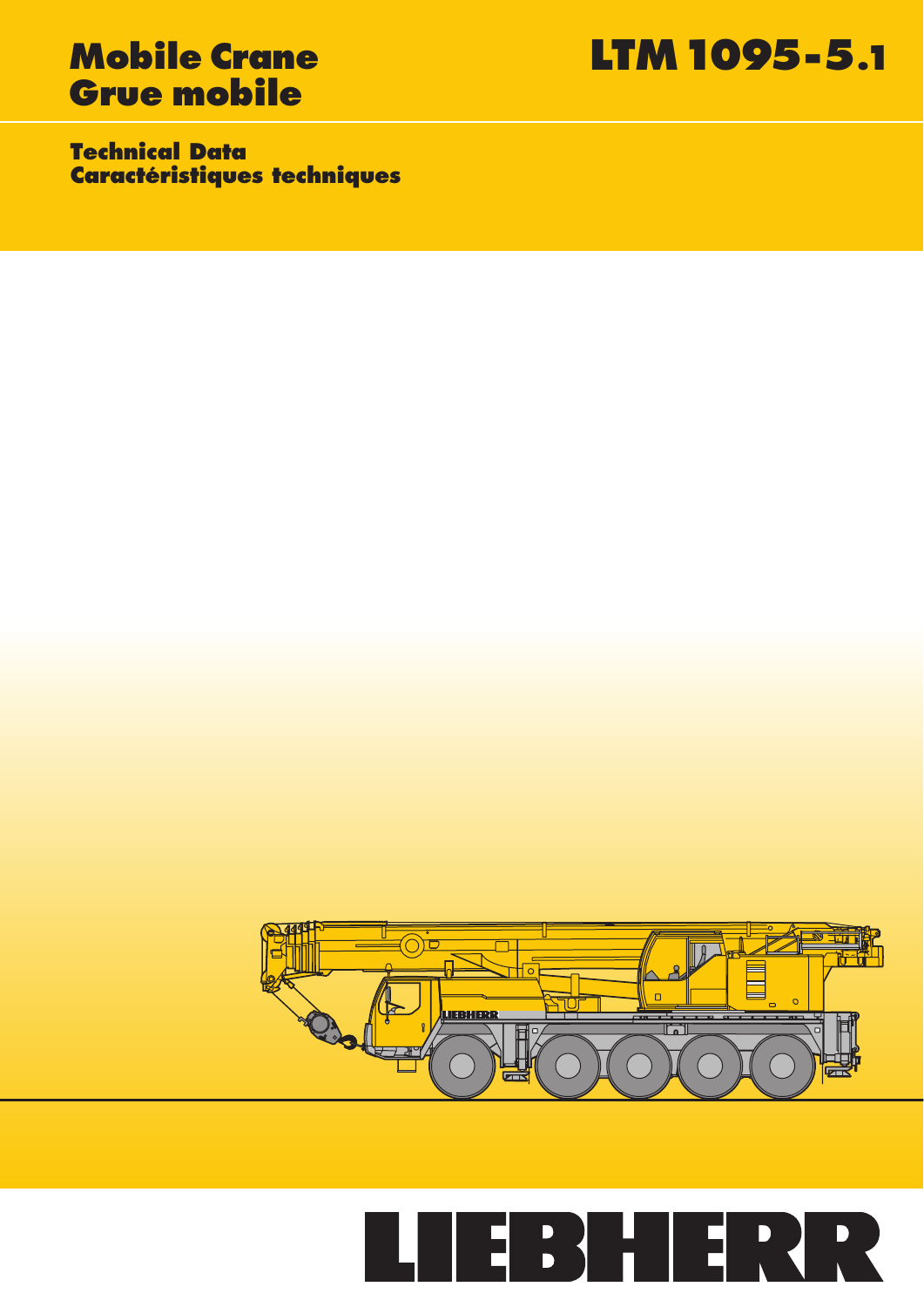## **Lifting capacities on telescopic boom Forces de levage à la fl èche télescopique**

|                        | $41 - 190$ ft |           |             | 360°      | 50700 lbs    | 85%      |          |              |              |             |            |            |            |                       |
|------------------------|---------------|-----------|-------------|-----------|--------------|----------|----------|--------------|--------------|-------------|------------|------------|------------|-----------------------|
|                        |               |           |             |           |              |          |          |              |              |             |            |            |            |                       |
|                        |               | 41 ft     | 54 ft       | 68 ft     | 82 ft        | 96 ft    | 110 ft   | 123 ft       | $137$ ft     | $151$ ft    | 165 ft     | 178 ft     | 190 ft     |                       |
|                        |               |           |             |           |              |          |          |              |              |             |            |            |            | ft<br>➡               |
| 9                      | 230           | 181       | 140         |           |              |          |          |              |              |             |            |            |            | $\boldsymbol{9}$      |
| $10$                   | 224           | 179       | 140         | 129       |              |          |          |              |              |             |            |            |            | 10                    |
| 12                     | 158           | 158       | 139         | 129       | 107          |          |          |              |              |             |            |            |            | 12                    |
| 14                     | 149           | 147       | 134         | 125       | 107          | 84       |          |              |              |             |            |            |            | 14                    |
| 16                     | 141           | 134       | 126         | 118       | 107          | 84       | 73       |              |              |             |            |            |            | 16                    |
| 18                     | 130           | 122       | 119         | 111       | 103          | 84       | 72       | 49.4         |              |             |            |            |            | 18                    |
| $20\,$<br>23           | 118<br>99.5   | 110<br>96 | 111<br>97.5 | 105<br>97 | 98.5<br>90.5 | 84<br>84 | 71<br>69 | 49.4<br>49.4 | 44.1<br>44.1 |             |            |            |            | 20<br>23              |
| 26                     | 85.5          | 83        | 85          | 84        | 83           | 80       | 66.5     | 49.4         | 42.5         | 33.2        |            |            |            | 26                    |
| 29                     | 75            | 73        | 74.5        | 74        | 74.5         | 70.5     | 63       | 48           | 40.6         | 32.7        | 25         |            |            | 29                    |
| 32                     | 66            | 65        | 66.5        | 65.5      | 66.5         | 62.5     | 59.8     | 45.5         | 38.5         | 31.6        | 24.7       | 19.4       |            | 32                    |
| 35                     |               |           | 59.3        | 59.5      | 59.1         | 55.9     | 54.9     | 42.9         | 36.4         | 30.5        | 24.1       | 19.4       | 15         | 35                    |
| 38                     |               |           | 53.4        | 54        | 53.1         | 51.8     | 49.8     | 40.5         | 34.5         | 29.3        | 23.4       | 19.2       | 15         | 38                    |
| 44                     |               |           | 44.2        | 44.8      | 44           | 44.1     | 41.6     | 36.1         | 31           | 26.8        | 22         | 18.4       | 14.4       | 44                    |
| 50                     |               |           |             | 38.1      | 38.1         | 37.4     | 35.2     | 32.2         | 28           | 24.4        | 20.5       | 17.5       | 13.6       | 50                    |
| 56                     |               |           |             | 32.9      | 33.2         | 32.2     | 30.2     | 28.6         | 25.4         | 22.2        | 19.1       | 16.4       | 13         | 56                    |
| 62                     |               |           |             |           | 28.6         | 28       | 26.1     | 25.7         | 23.1         | 20.3        | 17.7       | 15.3       | 12.4       | 62                    |
| 68                     |               |           |             |           | 24.9         | 24.4     | 22.9     | 23.2         | 20.6         | 18.7        | 16.5       | 14.3       | 11.8       | 68                    |
| 74                     |               |           |             |           |              | 21.3     | 20.7     | 20.6         | 18.2         | 17.2        | 15.4       | 13.4       | 11.2       | 74                    |
| 80                     |               |           |             |           |              | 18.7     | 19.2     | 18.3         | 16.6         | 15.7        | 14.2       | 12.6       | 10.6       | 80                    |
| 86                     |               |           |             |           |              |          | 17.2     | 16.3         | 15.2         | 13.9        | 13.2       | 11.9       | 10         | 86                    |
| 92                     |               |           |             |           |              |          | 15.3     | 14.3         | 14.1         | 12.4        | 12.2       | 11.1       | 9.5        | 92                    |
| 98                     |               |           |             |           |              |          | 13.8     | 12.8         | 13.1         | 11.5        | 11.2       | 10.4       | 8.9        | 98                    |
| 104<br>110             |               |           |             |           |              |          |          | 11.4<br>10.6 | 11.7<br>10.5 | 10.7<br>9.8 | 9.9<br>9.1 | 9.8<br>9.1 | 8.4<br>7.9 | 104<br>110            |
| 116                    |               |           |             |           |              |          |          |              | 9.4          | 9.2         | 8.5        | 8.2        | 7.5        | 116                   |
| 122                    |               |           |             |           |              |          |          |              | 8.6          | 8.5         | 8          | 7.4        | 7.1        | 122                   |
| 128                    |               |           |             |           |              |          |          |              |              | 7.7         | 7.4        | 6.6        | 6.5        | 128                   |
| 134                    |               |           |             |           |              |          |          |              |              | 7.1         | 6.7        | 5.9        | 5.8        | 134                   |
| 140                    |               |           |             |           |              |          |          |              |              |             | 6.1        | 5.3        | 5.2        | 140                   |
| 146                    |               |           |             |           |              |          |          |              |              |             | 5.5        | 4.7        | 4.6        | 146                   |
| 152                    |               |           |             |           |              |          |          |              |              |             |            | 4.1        | 4.1        | 152                   |
| 158                    |               |           |             |           |              |          |          |              |              |             |            | 3.6        | 3.6        | 158                   |
| 164                    |               |           |             |           |              |          |          |              |              |             |            | 3.1        | 3.1        | 164                   |
| 170                    |               |           |             |           |              |          |          |              |              |             |            |            | 2.6        | 170                   |
| 176                    |               |           |             |           |              |          |          |              |              |             |            |            | 2.2        | 176                   |
| over rear · en arrière |               |           |             |           |              |          |          |              |              |             |            |            |            | TAB 1580301 / 1580391 |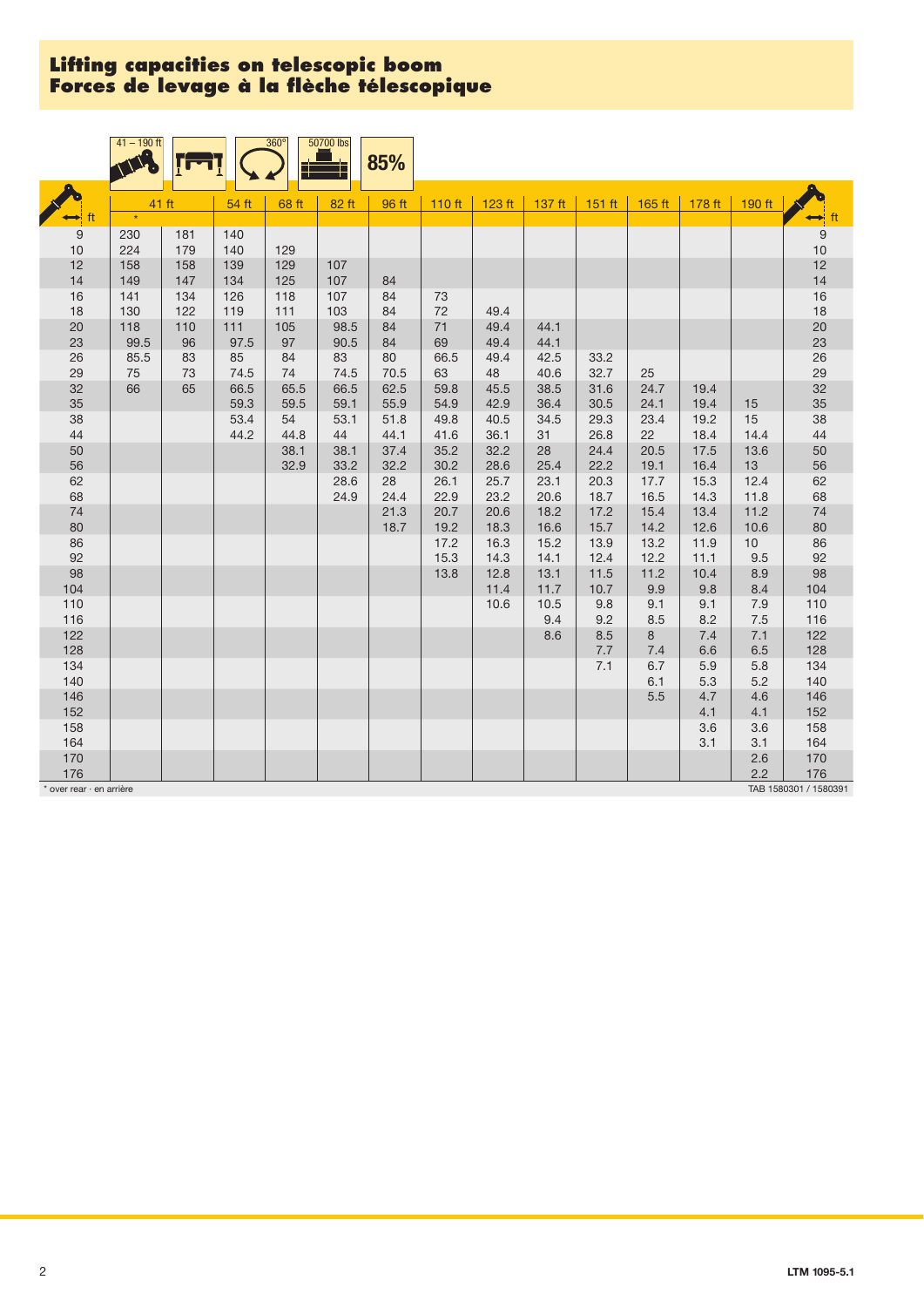## **Lifting capacities on telescopic boom** Forces de levage à la flèche télescopique

|            | $41 - 190$ ft |              | $360^\circ$  | 33100 lbs    | 85%          |              |              |              |              |              |              |              |                                                                                                                                                                               |
|------------|---------------|--------------|--------------|--------------|--------------|--------------|--------------|--------------|--------------|--------------|--------------|--------------|-------------------------------------------------------------------------------------------------------------------------------------------------------------------------------|
|            |               |              |              |              |              |              |              |              |              |              |              |              |                                                                                                                                                                               |
|            | 41 ft         | 54 ft        | 68 ft        | 82 ft        | 96 ft        | 110 ft       | 123 ft       | 137 ft       | 151 ft       | 165 ft       | 178 ft       | 190 ft       |                                                                                                                                                                               |
| 9<br>10    | 183<br>181    | 140<br>140   | 129          |              |              |              |              |              |              |              |              |              |                                                                                                                                                                               |
| 12<br>14   | 158<br>145    | 139<br>134   | 129<br>125   | 107<br>107   | 84           |              |              |              |              |              |              |              |                                                                                                                                                                               |
| 16<br>18   | 130<br>117    | 126<br>116   | 118<br>111   | 107<br>103   | 84<br>84     | 73<br>72     | 49.4         |              |              |              |              |              |                                                                                                                                                                               |
| 20<br>23   | 105<br>88.5   | 106<br>90.5  | 104<br>86.5  | 97.5<br>83.5 | 83.5<br>77.5 | 71<br>69     | 49.4<br>49.4 | 44.1<br>44.1 |              |              |              |              |                                                                                                                                                                               |
| 26<br>29   | 76.5<br>66.5  | 78<br>68     | 75.5<br>65.5 | 71.5<br>62   | 66.5<br>60.5 | 64.5<br>57   | 49.4<br>48   | 42.5<br>40.6 | 33.2<br>32.7 | 25           |              |              |                                                                                                                                                                               |
| 32<br>35   | 58.5          | 59.6<br>52.7 | 57.2<br>50.7 | 54.8<br>49.9 | 53.8<br>47.9 | 50.4<br>44.8 | 45.5<br>41.8 | 38.5<br>36.4 | 31.6<br>30.5 | 24.7<br>24.1 | 19.4<br>19.4 | 15           |                                                                                                                                                                               |
| 38<br>44   |               | 47.1<br>37.9 | 46.2<br>38.4 | 45.1<br>37   | 42.9<br>35.2 | 40.1<br>33.2 | 38.3<br>32.7 | 34.5<br>29.5 | 29.3<br>26.8 | 23.4<br>22   | 19.2<br>18.4 | 15<br>14.4   | 9<br>10<br>2<br>4<br>4<br>6<br>2<br>2<br>3<br>6<br>2<br>3<br>3<br>3<br>3<br>3<br>3<br>6<br>2<br>6<br>2<br>9<br>8<br>9<br>3<br>9<br>8<br>9<br>98<br>98<br>98<br>98<br>98<br>98 |
| 50<br>56   |               |              | 31.8<br>26.5 | 30.9<br>26.2 | 29.4<br>24.9 | 28.5<br>25   | 27.8<br>23.6 | 25.5<br>22.1 | 23.9<br>20.6 | 20.5<br>19.1 | 17.5<br>16.4 | 13.6<br>13   |                                                                                                                                                                               |
| 62<br>68   |               |              |              | 22.4<br>19.1 | 21.4<br>18.5 | 21.9<br>19   | 20.3<br>17.7 | 19.6<br>17.7 | 18<br>16.3   | 17.3<br>15.3 | 15.3<br>14.3 | 12.4<br>11.8 |                                                                                                                                                                               |
| 74<br>80   |               |              |              |              | 16<br>13.8   | 16.5<br>14.3 | 15.9<br>14.6 | 15.5<br>13.7 | 14.5<br>13.1 | 13.5<br>12.6 | 13.3<br>11.8 | 11.2<br>10.6 |                                                                                                                                                                               |
| 86<br>92   |               |              |              |              |              | 12.6<br>11.3 | 13<br>11.4   | 12.1<br>10.9 | 12<br>10.5   | 11.4<br>10   | 10.3<br>9.1  | 10<br>8.9    |                                                                                                                                                                               |
| 98<br>104  |               |              |              |              |              | 10.4         | 10.1<br>9    | 10<br>8.9    | 9.3<br>8.2   | 8.8<br>7.7   | 7.9<br>6.9   | 7.8<br>6.8   | 104                                                                                                                                                                           |
| 110<br>116 |               |              |              |              |              |              | 8.2          | 8<br>7.2     | 7.3<br>6.5   | 6.8<br>6     | 6<br>5.3     | 5.9<br>5.1   | $110$<br>116                                                                                                                                                                  |
| 122<br>128 |               |              |              |              |              |              |              | 6.5          | 5.8<br>5.2   | 5.3<br>4.7   | 4.6<br>3.9   | 4.4<br>3.8   | $122$<br>128                                                                                                                                                                  |
| 134<br>140 |               |              |              |              |              |              |              |              | 4.5          | 4.1<br>3.5   | 3.3<br>2.8   | 3.2<br>2.7   | 134<br>140                                                                                                                                                                    |
| 146        |               |              |              |              |              |              |              |              |              | 3            |              |              | 146<br>TAB 1580394                                                                                                                                                            |

 $\frac{41-190 \text{ ft}}{1}$   $\frac{360^\circ}{1}$   $\frac{360^\circ}{1}$   $\frac{30000 \text{ lb}}{1}$ **Time 85%** E ╪ A p 41 ft | 54 ft | 68 ft | 82 ft | 96 ft | 110 ft | 123 ft | 137 ft | 151 ft | 165 ft | 178 ft | 190 ft ft ft 9 183 140 9 10 181 140 129 | | | | | | | | | | | | 10 12 | 158 | 139 | 129 | 107 | | | | | | | | | | | | | | | | | | 12 14 | 144 | 134 | 125 | 107 | 84 | | | | | | | | | | | | | | | | 14 16 129 126 118 107 84 73 16 18 | 116 | 110 | 102 | 84 | 72 | 49.4 | | | | | | 18 20 103 105 102 94.5 83.5 71 49.4 44.1 20 23 87 89 83.5 80.5 75 69 49.4 44.1 23 26 | 75 | 76.5 | 72.5 | 68.5 | 66.5 | 62.5 | 49.4 | 42.5 | 33.2 | | | | 26 29 | 65 | 65.5 | 63 | 59.4 | 58.5 | 54.8 | 48 | 40.6 | 32.7 | 25 | | | | | | | | | 29 32 | 57.2 | 57.2 | 55 | 53.8 | 51.6 | 48.2 | 44.6 | 38.5 | 31.6 | 24.7 | 19.4 | | 32 35 | | 50.4 | 49.6 | 48.2 | 45.7 | 42.7 | 40.5 | 36.4 | 30.5 | 24.1 | 19.4 | 15 | 35 38 | | | 45.3 | 44.7 | 43 | 40.9 | 38.1 | 36.6 | 33.9 | 29.3 | 23.4 | 19.2 | 15 | 38 44 | | 36.2 | 36.6 | 35.2 | 33.5 | 31.6 | 31.1 | 28.5 | 26.7 | 22 | 18.4 | 14.4 | 44 50 30.2 29.4 27.9 27.5 26.3 24.3 23 20.5 17.5 13.6 50 56 25.2 24.9 23.6 24 22.3 21.5 19.8 18.8 16.4 13 56 62 21.2 20.3 20.7 19.3 19.1 17.6 16.6 15.3 12.4 62 68 18.2 17.5 18 17.2 16.7 15.7 14.6 14.2 11.8 68 74 | | | | | | 15 | 15.6 | 15.6 | 14.6 | 14 | 13.4 | 12.7 | 11.2 | 74 80 | | | | | | | 13 | 13.5 | 13.9 | 12.9 | 12.7 | 12.1 | 11 | 10.5 | 80 86 | | | | | | | 12.2 | 12.2 | 11.6 | 11.2 | 10.6 | 9.6 | 9.4 | 86 92 11.2 10.6 10.6 9.8 9.2 8.3 8.2 92 98 | | | | | | | 10 | 9.4 | 9.3 | 8.6 | 8.1 | 7.2 | 7.1 | 98 104 | | | | | | | 8.5 | 8.3 | 7.6 | 7.1 | 6.3 | 6.2 | 104 110 7.6 7.4 6.7 6.3 5.4 5.3 110 116 | | | | | | | | 6.6 | 6 | 5.5 | 4.7 | 4.6 | 116 122 | | | | | | | | 5.9 | 5.3 | 4.8 | 4 | 3.9 | 122 128 | | | | | | | | | | | | 4.7 | 4.2 | 3.4 | 3.3 | 128 134 4 3.6 2.8 2.7 134 140 3 140 146 2.5 146 TAB 1580395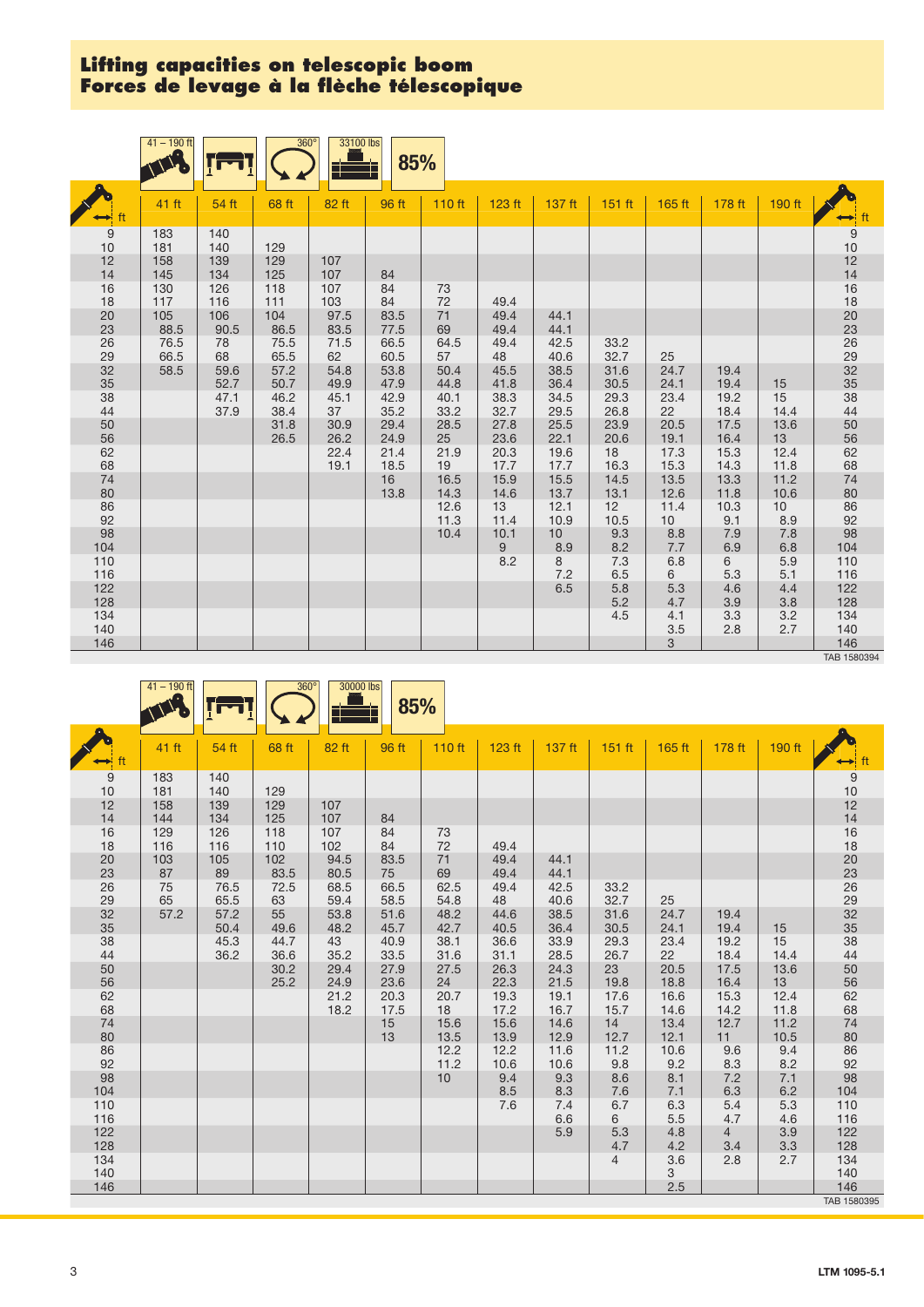## **Lifting heights Hauteurs de levage**

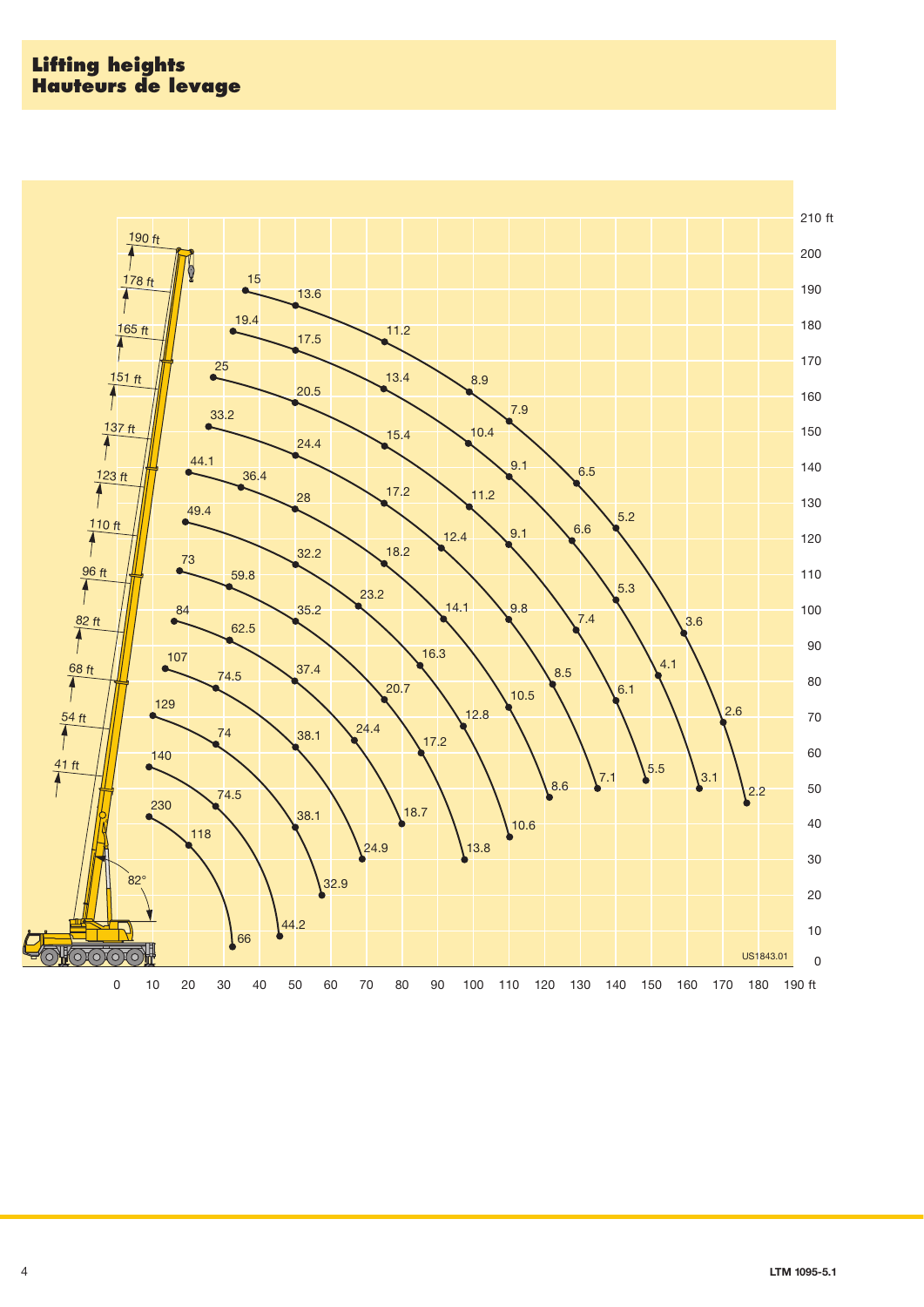|            | $41 - 190$ ft |              | 34 ft        |                  |              | $360^\circ$  | 50700 lbs        | 85%          |              |                  |              |              |              |              |              |                                        |
|------------|---------------|--------------|--------------|------------------|--------------|--------------|------------------|--------------|--------------|------------------|--------------|--------------|--------------|--------------|--------------|----------------------------------------|
|            |               |              |              |                  |              |              |                  |              |              |                  |              |              |              |              |              |                                        |
|            |               | 41 ft        |              |                  | 96 ft        |              |                  | 110 ft       |              |                  | 123 ft       |              |              | 137 ft       |              |                                        |
|            |               | 34 ft        |              |                  | 34 ft        |              |                  | 34 ft        |              |                  | 34 ft        |              |              | 34 ft        |              |                                        |
|            | $0^{\circ}$   | $20^\circ$   | $40^\circ$   | $\Omega^{\circ}$ | $20^\circ$   | $40^\circ$   | $\Omega^{\circ}$ | $20^\circ$   | $40^{\circ}$ | $\Omega^{\circ}$ | $20^\circ$   | $40^{\circ}$ | $0^{\circ}$  | $20^\circ$   | $40^{\circ}$ | ft<br>⇔                                |
| 12<br>14   | 25.1<br>25.1  | 22.1         |              | 25.1             |              |              |                  |              |              |                  |              |              |              |              |              | 12<br>14                               |
| 17<br>20   | 25.1<br>25    | 21.9<br>21.3 | 16.4         | 25.1<br>25.1     |              |              | 25.1<br>25.1     |              |              | 24.3             |              |              |              |              |              | 17                                     |
| 23<br>26   | 23.9<br>22.4  | 20.2<br>19.3 | 16.4<br>16.2 | 25.1<br>25.1     |              |              | 25.1<br>25.1     |              |              | 24.3<br>24.3     |              |              | 20.6         |              |              |                                        |
| 29<br>32   | 20.8<br>19.4  | 18.4<br>17.6 | 15.7<br>15.3 | 25.1<br>25.1     | 22.1<br>21.5 |              | 25.1<br>25.1     | 21.1         |              | 24.3<br>24.3     |              |              | 20.6<br>20.6 |              |              |                                        |
| 35<br>38   | 18.1<br>16.9  | 16.7<br>15.8 | 14.9<br>14.6 | 25.1<br>25.1     | 20.9<br>20.3 | 16.4<br>16.2 | 25.1<br>25.1     | 20.8<br>20.3 | 16           | 24<br>23.6       | 19.9<br>19.7 |              | 20.6<br>20.5 | 18.2         |              | 20<br>23<br>26<br>29<br>32<br>35<br>38 |
| 44<br>50   | 15<br>13.4    | 14.1<br>12.8 | 13.6<br>12.5 | 24.2<br>22.6     | 19.3<br>18.3 | 15.7<br>15.2 | 24.2<br>22.9     | 19.4<br>18.5 | 15.7<br>15.2 | 22.7<br>21.7     | 18.9<br>18.2 | 15.3<br>15   | 20.2<br>19.7 | 17.9<br>17.3 | 14.8<br>14.6 | 44<br>50                               |
| 56<br>62   | 12.1<br>10.9  | 11.7<br>10.8 | 11.6         | 20.8<br>19.1     | 17.4<br>16.4 | 14.8<br>14.5 | 21.5<br>20.1     | 17.6<br>16.8 | 14.8<br>14.5 | 20.8<br>19.8     | 17.4<br>16.7 | 14.7<br>14.4 | 18.9<br>17.8 | 16.8<br>16.3 | 14.4<br>14.1 | 56<br>62                               |
| 68<br>74   |               |              |              | 17.6<br>16.4     | 15.4<br>14.4 | 14<br>13.4   | 18.7<br>17.4     | 16<br>15.1   | 14.2<br>13.8 | 18.8<br>17.6     | 16<br>15.3   | 14.1<br>13.8 | 16.5<br>15.1 | 15.6<br>14.8 | 13.9<br>13.6 | 68<br>74                               |
| 80<br>86   |               |              |              | 15.2<br>14.3     | 13.6<br>12.9 | 12.8<br>12.3 | 16.2<br>15.2     | 14.3<br>13.6 | 13.3<br>12.8 | 15.9<br>14.2     | 14.5<br>13.8 | 13.4<br>12.9 | 13.9<br>12.9 | 13.8<br>12.8 | 13.2<br>12.6 | 80<br>86                               |
| 92<br>98   |               |              |              | 13.3<br>12.6     | 12.2<br>11.7 | 11.8<br>11.4 | 13.9<br>12.5     | 12.9<br>12.4 | 12.3<br>11.9 | 13.1<br>11.7     | 13.2<br>12.3 | 12.4<br>12.1 | 11.8<br>10.5 | 11.9<br>11   | 12<br>11.2   | 92<br>98                               |
| 104<br>110 |               |              |              | 11.9<br>10.8     | 11.2<br>10.8 | 11.2         | 11.1<br>9.9      | 11.5<br>10.3 | 11.5<br>10.4 | 10.5<br>9.3      | 11.1<br>9.8  | 11.4<br>10.1 | 9.3<br>8.3   | 10<br>8.8    | 10.3<br>9.3  | 104<br>110                             |
| 116<br>122 |               |              |              | 9.8              | 10           |              | 8.9<br>8.1       | 9.2<br>8.3   | 8.8          | 8.3<br>7.4       | 8.7<br>7.8   | 9<br>8       | 7.7<br>7.2   | 7.9<br>7.3   | 8.2<br>7.4   | 116<br>122                             |
| 128<br>134 |               |              |              |                  |              |              | 7.2              | 7.4          |              | 6.6<br>5.8       | 6.9<br>6.1   | 7.1          | 6.5<br>5.7   | 6.8<br>6.1   | 6.9<br>6.2   | 128<br>134                             |
| 140        |               |              |              |                  |              |              |                  |              |              | 5                | 5.3          |              | 4.9          | 5.3          | 5.4          | 140                                    |
| 146<br>152 |               |              |              |                  |              |              |                  |              |              |                  |              |              | 4.3<br>3.7   | 4.6<br>3.9   |              | 146<br>152                             |

TAB 1580321 / 1580331 / 1580341

|          | $41 - 190$ ft  | 34 ft<br><b>READER</b> |              |             | $360^\circ$    | 50700 lbs    | 85%            |            |            |             |                       |                       |                                 |
|----------|----------------|------------------------|--------------|-------------|----------------|--------------|----------------|------------|------------|-------------|-----------------------|-----------------------|---------------------------------|
|          |                | 151 <sub>ft</sub>      |              |             | 165 ft         |              |                | 178 ft     |            |             | 190 ft                |                       |                                 |
|          |                | 34 ft                  |              |             | 34 ft          |              |                | 34 ft      |            |             | 34 ft                 |                       |                                 |
|          | $0^{\circ}$    | $20^\circ$             | $40^\circ$   | $0^{\circ}$ | $20^\circ$     | $40^{\circ}$ | $0^{\circ}$    | $20^\circ$ | $40^\circ$ | $0^{\circ}$ | $20^\circ$            | $40^{\circ}$          |                                 |
| 29       | 17             |                        |              |             |                |              |                |            |            |             |                       |                       |                                 |
| 32       | 17             |                        |              | 12.4        |                |              |                |            |            |             |                       |                       | 29<br>32<br>35<br>38            |
| 35       | 17             |                        |              | 12.4        |                |              | 9.7            |            |            |             |                       |                       |                                 |
| 38       | 17             |                        |              | 12.4        |                |              | 9.7            |            |            | 7.8         |                       |                       |                                 |
| 44       | 17             | 16.3                   |              | 12.4        | 12.4           |              | 9.7            |            |            | 7.8         |                       |                       | 44                              |
| 50       | 16.6           | 15.8                   | 13.8         | 12.3        | 12             |              | 9.6            | 9.5        |            | 7.8         | 7.8                   |                       | 50<br>56                        |
| 56       | 15.8           | 15.1                   | 13.7         | 12          | 11.5           | 10.9         | 9.4            | 9.3        | 8.7        | 7.8         | 7.8                   |                       |                                 |
| 62       | 14.8           | 14.2                   | 13.4         | 11.5        | 10.9           | 10.6         | 9.1            | 8.9        | 8.6        | 7.8         | 7.7                   | 7.5                   | 62                              |
| 68       | 13.8           | 13.3                   | 12.9         | 10.9        | 10.4           | 10           | 8.7            | 8.5        | 8.4        | 7.7         | 7.5                   | 7.5                   | 68                              |
| 74       | 12.9<br>12     | 12.4<br>11.6           | 12.2<br>11.4 | 10.3<br>9.6 | 9.8<br>9.3     | 9.5<br>9.1   | 8.4            | 8.1<br>7.8 | 8.1<br>7.7 | 7.5<br>7.2  | 7.3<br>$\overline{7}$ | 7.3<br>$\overline{7}$ | 74                              |
| 80<br>86 | 11.2           | 10.9                   | 10.7         | 9.1         | 8.8            | 8.6          | 8<br>7.6       | 7.4        | 7.4        | 6.9         | 6.7                   | 6.7                   | $80\,$<br>86                    |
| 92       | 10.3           | 10.2                   | 10.1         | 8.5         | 8.3            | 8.3          | 7.3            | 7.1        | 7.1        | 6.5         | 6.5                   | 6.5                   | 92                              |
| 98       | 9.5            | 9.5                    | 9.5          | 8           | 7.9            | 7.9          | 6.9            | 6.8        | 6.8        | 6.2         | 6.2                   | 6.2                   | 98                              |
| 104      | 8.8            | 8.8                    | 8.9          | 7.6         | 7.5            | 7.6          | 6.6            | 6.5        | 6.5        | 5.9         | 5.9                   | 5.9                   | 104                             |
| 110      | 7.9            | 8.2                    | 8.3          | 7.2         | 7.1            | 7.2          | 6.3            | 6.2        | 6.2        | 5.7         | 5.7                   | 5.7                   | 110                             |
| 116      | $\overline{7}$ | 7.6                    | 7.8          | 6.8         | 6.8            | 6.8          | 6              | 5.9        | 6          | 5.4         | 5.4                   | 5.5                   | 116                             |
| 122      | 6.4            | 6.7                    | 7.1          | 6.3         | 6.4            | 6.5          | 5.7            | 5.7        | 5.7        | 5.1         | 5.2                   | 5.2                   | 122                             |
| 128      | 6              | 6.1                    | 6.3          | 5.6         | 6              | 6.2          | 5.4            | 5.4        | 5.5        | 4.9         | 4.9                   | 5                     | 128                             |
| 134      | 5.6            | 5.7                    | 5.7          | 5.1         | 5.4            | 5.7          | 5.1            | 5.2        | 5.3        | 4.6         | 4.7                   | 4.8                   | 134                             |
| 140      | 5.1            | 5.3                    | 5.4          | 4.8         | 4.9            | 5.1          | 4.5            | 4.9        | 5          | 4.3         | 4.4                   | 4.5                   | 140                             |
| 146      | 4.4            | 4.8                    | 5            | 4.5         | 4.6            | 4.6          | $\overline{4}$ | 4.4        | 4.6        | 3.7         | 4.1                   | 4.3                   | 146                             |
| 152      | 3.9            | 4.2                    | 4.3          | 4.2         | 4.3            | 4.4          | 3.4            | 3.8        | 4          | 3.2         | 3.6                   | 3.9                   | 152                             |
| 158      | 3.7            | 3.8                    |              | 3.7         | $\overline{4}$ | 4.1          | 2.9            | 3.3        | 3.5        | 2.7         | 3.1                   | 3.3                   | 158                             |
| 164      | 3.5            | 3.6                    |              | 3.2         | 3.4            | 3.5          | 2.4            | 2.8        | 2.9        | 2.3         | 2.6                   | 2.8                   | 164                             |
| 170      | 3.2            | 3.3                    |              | 2.7         | 2.9            |              | 1.9            | 2.3        | 2.4        | 1.9         | 2.2                   | 2.3                   | 170                             |
| 176      |                |                        |              | 2.3         | 2.4            |              |                |            | 1.9        |             |                       | 1.9                   | 176                             |
| 182      |                |                        |              | 1.9         | $\overline{2}$ |              |                |            |            |             |                       |                       | 182                             |
|          |                |                        |              |             |                |              |                |            |            |             |                       |                       | TAB 1580321 / 1580331 / 1580341 |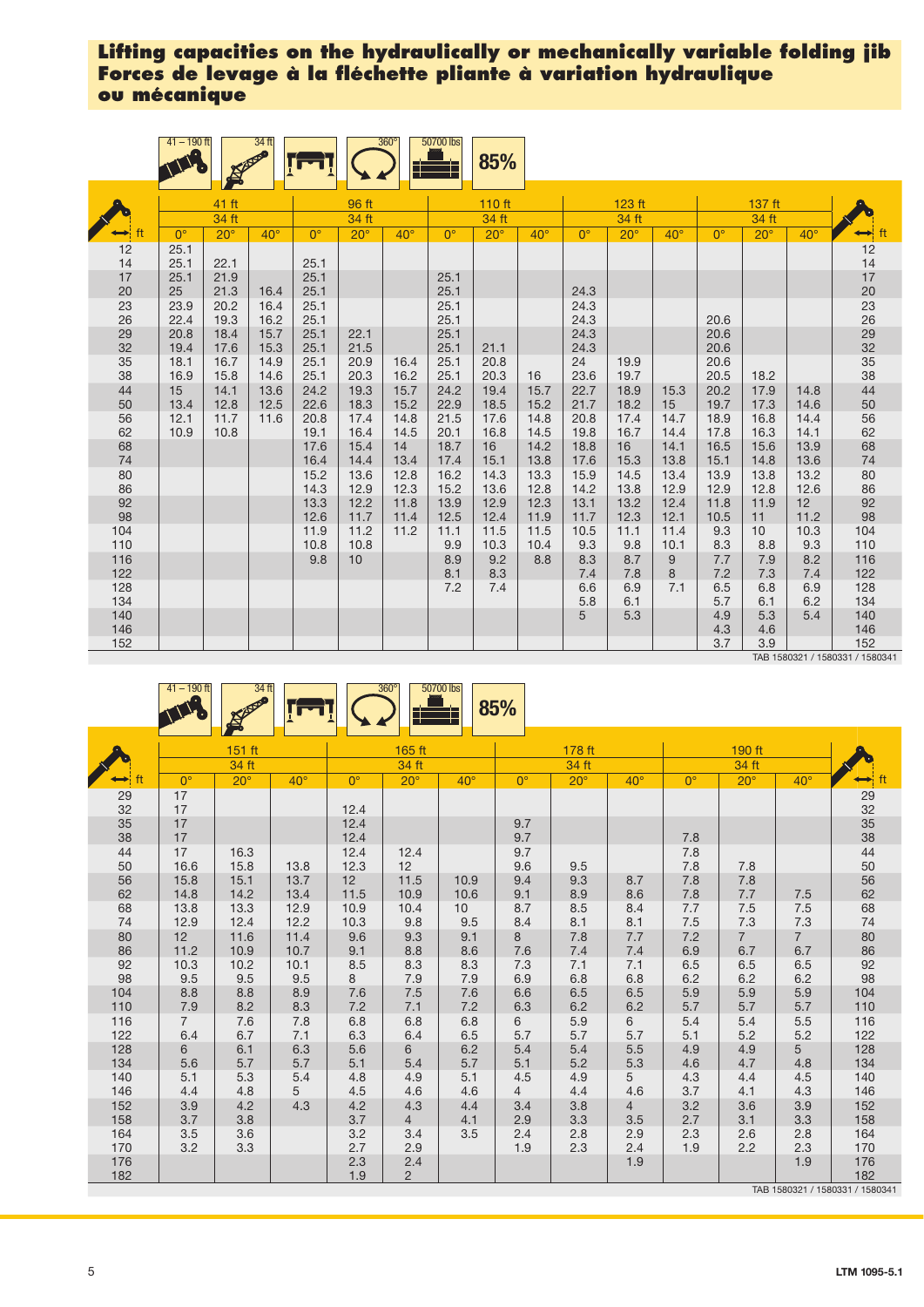|           | $41 - 190$ ft    |            | $62$ ft      |                                      |                | 360°       | 50700 lbs      | 85%            |                |                |            |              |                |            |                |                                        |
|-----------|------------------|------------|--------------|--------------------------------------|----------------|------------|----------------|----------------|----------------|----------------|------------|--------------|----------------|------------|----------------|----------------------------------------|
|           |                  | 41 ft      |              |                                      | 96 ft          |            |                | 110 ft         |                |                | 123 ft     |              |                | 137 ft     |                |                                        |
|           |                  | $62$ ft    |              |                                      | 62 ft          |            |                | 62 ft          |                |                | 62 ft      |              |                | 62 ft      |                |                                        |
|           | $0^{\circ}$      | $20^\circ$ | $40^{\circ}$ | $0^{\circ}$                          | $20^{\circ}$   | $40^\circ$ | $0^{\circ}$    | $20^\circ$     | $40^\circ$     | $0^{\circ}$    | $20^\circ$ | $40^{\circ}$ | $0^{\circ}$    | $20^\circ$ | $40^{\circ}$   | ft                                     |
| 12        | 9                |            |              |                                      |                |            |                |                |                |                |            |              |                |            |                | 12                                     |
| 14        | 9                |            |              |                                      |                |            |                |                |                |                |            |              |                |            |                | 14                                     |
| 17        | 9                |            |              |                                      |                |            |                |                |                |                |            |              |                |            |                | 17                                     |
| 20        | $\boldsymbol{9}$ |            |              | $\boldsymbol{9}$                     |                |            |                |                |                |                |            |              |                |            |                | 20                                     |
| 23<br>26  | 9<br>8.7         |            |              | $\boldsymbol{9}$<br>$\boldsymbol{9}$ |                |            | 8.5            |                |                |                |            |              |                |            |                | 23<br>26<br>29                         |
| 29        | 8.5              | 7.3        |              | $\hbox{9}$                           |                |            | 8.5            |                |                | 7.8            |            |              |                |            |                |                                        |
| 32        | 8.2              | 7.3        |              | $\boldsymbol{9}$                     |                |            | 8.5            |                |                | 7.8            |            |              | 7.3            |            |                |                                        |
| 35        | 8                | 7.3        |              | $9\,$                                |                |            | 8.5            |                |                | 7.8            |            |              | 7.3            |            |                | 32<br>35<br>38<br>44                   |
| 38        | 7.7              | 7.2        |              | $9\,$                                |                |            | 8.5            |                |                | 7.8            |            |              | 7.3            |            |                |                                        |
| 44        | $\overline{7}$   | 6.9        |              | 8.5                                  | 7.3            |            | 8.5            |                |                | 7.8            |            |              | $7.3$          |            |                |                                        |
| 50        | 6.3              | 6.5        | 5.8          | 8.3                                  | 7.3            |            | 8.3            | $\overline{7}$ |                | 7.8            | 6.8        |              | 7.3            |            |                | 50                                     |
| 56        | 5.7              | 6          | 5.7          | 8.1                                  | 7.1            |            | 8              | $\overline{7}$ |                | 7.7            | 6.8        |              | 7.3            | 6.6        |                | 56                                     |
| 62        | 5.1              | 5.5        | 5.5          | 7.7                                  | 6.9            | 5.8        | 7.7            | 6.8            | 5.8            | 7.5            | 6.7        |              | 7.3            | 6.5        |                | 62                                     |
| 68        | 4.6              | 4.9        | 5.2          | 7.3                                  | 6.6            | 5.8        | 7.4            | 6.6            | 5.8            | 7.2            | 6.5        | 5.6          | 7.1            | 6.4        | 5.6            | 68                                     |
| 74        | 4.2              | 4.5        | 4.8          | 6.8                                  | 6.4            | 5.7        | $7^{\circ}$    | 6.3            | 5.7            | 6.9            | 6.3        | 5.6          | 6.9            | 6.2        | 5.6            | 74                                     |
| 80        | 3.9              | 4.1        | 4.3          | 6.3                                  | 6.1            | 5.6        | 6.6            | 6.1            | 5.6            | 6.5            | 6.1        | 5.5          | 6.6            | 6.1        | 5.5            | 80                                     |
| 86        | 3.6              | 3.7        |              | 5.9                                  | 5.8            | 5.5        | 6.2            | 5.9            | 5.5            | 6.2            | 5.9        | 5.5          | 6.3            | 6          | 5.4            | 86                                     |
| 92        |                  |            |              | 5.6                                  | 5.4            | 5.4        | 5.8            | 5.6            | 5.4            | 5.8            | 5.6        | 5.4          | 6              | 5.7        | 5.3            | 92<br>98                               |
| 98<br>104 |                  |            |              | 5.2<br>4.9                           | 5.1<br>4.8     | 5.1<br>4.8 | 5.5<br>5.2     | 5.3<br>5.1     | 5.3<br>5       | 5.4<br>5.1     | 5.4<br>5.1 | 5.2<br>5     | 5.6<br>5.3     | 5.4<br>5.2 | 5.3<br>5.1     | 104                                    |
| 110       |                  |            |              | 4.6                                  | 4.5            | 4.6        | 4.9            | 4.8            | 4.8            | 4.8            | 4.8        | 4.8          | 5              | 5          | 4.9            | $110$                                  |
| 116       |                  |            |              | 4.3                                  | 4.3            | 4.3        | 4.7            | 4.6            | 4.6            | 4.5            | 4.6        | 4.6          | 4.8            | 4.7        | 4.7            | 116                                    |
| 122       |                  |            |              | $\overline{4}$                       | $\overline{4}$ | 4.1        | 4.4            | 4.4            | 4.4            | 4.2            | 4.3        | 4.4          | 4.5            | 4.5        | 4.5            | 122                                    |
| 128       |                  |            |              | 3.8                                  | 3.8            | 3.9        | 4.2            | 4.2            | 4.2            | $\overline{4}$ | 4.1        | 4.2          | 4.3            | 4.3        | 4.4            | 128                                    |
| 134       |                  |            |              | 3.6                                  | 3.6            |            | $\overline{4}$ | $\overline{4}$ | $\overline{4}$ | 3.8            | 3.8        | 3.9          | $\overline{4}$ | 4.1        | 4.2            | 134                                    |
| 140       |                  |            |              | 3.4                                  | 3.5            |            | 3.8            | 3.8            | 3.9            | 3.5            | 3.6        | 3.7          | 3.8            | 3.9        | $\overline{4}$ | 140                                    |
| 146       |                  |            |              |                                      |                |            | 3.6            | 3.6            |                | 3.3            | 3.4        | 3.5          | 3.6            | 3.7        | 3.8            | 146                                    |
| 152       |                  |            |              |                                      |                |            | 3.5            | 3.5            |                | 3.1            | 3.2        | 3.3          | 3.5            | 3.5        | 3.6            | 152                                    |
| 158       |                  |            |              |                                      |                |            |                |                |                | 3              | 3          |              | 3.3            | 3.3        | 3.4            | 158                                    |
| 164       |                  |            |              |                                      |                |            |                |                |                | 2.8            | 2.9        |              | 3.1            | 3.2        | 3.2            | 164                                    |
| 170       |                  |            |              |                                      |                |            |                |                |                | 2.7            | 2.7        |              | 3              | 3          | 3.1            | 170                                    |
| 176       |                  |            |              |                                      |                |            |                |                |                | 2.5            |            |              | 2.9            | 2.9        |                | 176                                    |
| 182       |                  |            |              |                                      |                |            |                |                |                |                |            |              | 2.7            | 2.8        |                | 182                                    |
| 188       |                  |            |              |                                      |                |            |                |                |                |                |            |              | 2.6            |            |                | 188<br>TAB 1580321 / 1580331 / 1580341 |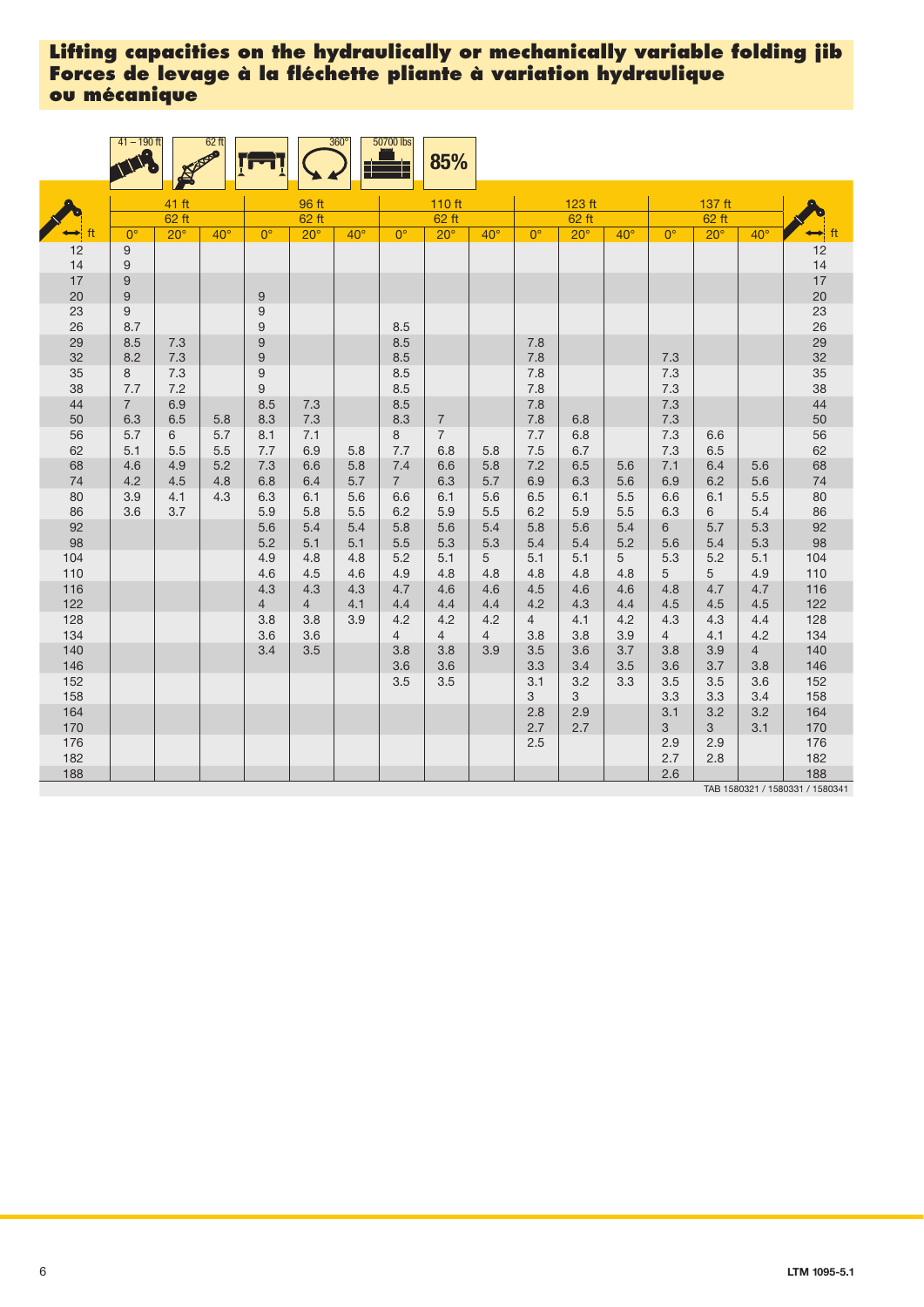|          | $41 - 190$ ft  | $62$ ft      |                |                | $360^\circ$    | 50700 lbs    | 85%            |              |                |                |                |                      |          |
|----------|----------------|--------------|----------------|----------------|----------------|--------------|----------------|--------------|----------------|----------------|----------------|----------------------|----------|
|          |                | 151 ft       |                |                | 165 ft         |              |                | 178 ft       |                |                | 190 ft         |                      |          |
|          |                | 62 ft        |                |                | 62 ft          |              |                | 62 ft        |                |                | 62 ft          |                      |          |
| ft<br>⊷  | $0^{\circ}$    | $20^{\circ}$ | $40^\circ$     | $0^{\circ}$    | $20^{\circ}$   | $40^{\circ}$ | $0^{\circ}$    | $20^{\circ}$ | $40^{\circ}$   | $0^{\circ}$    | $20^\circ$     | $40^{\circ}$         | ft       |
| 35       | 7.3            |              |                |                |                |              |                |              |                |                |                |                      | 35       |
| 38       | 7.3            |              |                | 6.8            |                |              |                |              |                |                |                |                      | 38       |
| 44       | 7.3            |              |                | 6.8            |                |              | 5.6            |              |                |                |                |                      | 44       |
| 50       | 7.3            |              |                | 6.8            |                |              | 5.6            |              |                | 4.6            |                |                      | 50       |
| 56       | 7.3            | 6.6          |                | 6.8            |                |              | 5.6            |              |                | 4.6            |                |                      | 56       |
| 62       | 7.3            | 6.6          |                | 6.8            | 6.3            |              | 5.6            |              |                | 4.6            |                |                      | 62       |
| 68       | 7.3            | 6.5          |                | 6.8            | 6.3            |              | 5.6            | 5.6          |                | 4.6            | 4.6            |                      | 68       |
| 74       | 7.2            | 6.4          | 5.5            | 6.7            | 6.2            | 5.3          | 5.6            | 5.6          |                | 4.6            | 4.6            |                      | 74       |
| 80<br>86 | $\overline{7}$ | 6.2<br>6.1   | 5.5            | 6.6            | 6              | 5.3<br>5.3   | 5.6            | 5.6<br>5.5   | 5.1<br>5.1     | 4.5            | 4.6            |                      | 80       |
| 92       | 6.9<br>6.7     | 6            | 5.4<br>5.4     | 6.6<br>6.5     | 5.9<br>5.8     | 5.3          | 5.6<br>5.6     | 5.4          | 5.1            | 4.5<br>4.4     | 4.6<br>4.6     | 4.6<br>4.6           | 86<br>92 |
| 98       | 6.5            | 5.8          | 5.3            | 6.4            | 5.7            | 5.2          | 5.4            | 5.3          | 5              | 4.3            | 4.6            | 4.6                  | 98       |
| 104      | 6.3            | 5.7          | 5.3            | 6.2            | 5.6            | 5.2          | 5.2            | 5.1          | 5              | 4.3            | 4.6            | 4.6                  | 104      |
| 110      | 6              | 5.6          | 5.2            | 6              | 5.5            | 5.1          | 5              | 4.9          | 4.8            | 4.2            | 4.5            | 4.5                  | 110      |
| 116      | 5.7            | 5.5          | 5.2            | 5.7            | 5.4            | 5.1          | 4.9            | 4.8          | 4.7            | 4.2            | 4.4            | 4.3                  | 116      |
| 122      | 5.5            | 5.3          | 5.1            | 5.5            | 5.3            | 5.1          | 4.7            | 4.6          | 4.6            | 4.1            | 4.2            | 4.2                  | 122      |
| 128      | 5.2            | 5.1          | 5              | 5.2            | 5.2            | 5.1          | 4.5            | 4.4          | 4.4            | $\overline{4}$ | 4.1            | 4.1                  | 128      |
| 134      | 4.9            | 5            | 4.9            | 5              | 5              | 5            | 4.3            | 4.3          | 4.3            | 3.9            | 3.9            | $\overline{4}$       | 134      |
| 140      | 4.7            | 4.7          | 4.8            | 4.7            | 4.8            | 4.8          | 4.1            | 4.1          | 4.1            | 3.7            | 3.8            | 3.8                  | 140      |
| 146      | 4.4            | 4.5          | 4.6            | 4.2            | 4.6            | 4.7          | 3.9            | 3.9          | $\overline{4}$ | 3.5            | 3.6            | 3.7                  | 146      |
| 152      | 4.2            | 4.3          | 4.4            | 3.7            | 4.3            | 4.5          | 3.7            | 3.8          | 3.9            | 3.3            | 3.4            | 3.6                  | 152      |
| 158      | $\overline{4}$ | 4.1          | 4.2            | 3.5            | 3.8            | 4.3          | 3.3            | 3.6          | 3.7            | 3              | 3.3            | 3.4                  | 158      |
| 164      | 3.5            | 3.9          | $\overline{4}$ | 3.4            | 3.4            | 3.8          | 2.8            | 3.5          | 3.6            | 2.6            | 3.2            | 3.2                  | 164      |
| 170      | 3.1            | 3.6          | 3.8            | 3.2            | 3.3            | 3.4          | 2.4            | $\mathbf{3}$ | 3.4            | 2.2            | 2.8            | 3.1                  | 170      |
| 176      | 2.7            | 3.1          | 3.2            | 2.8            | 3.1            | 3.2          | $\overline{2}$ | 2.6          | 2.9            |                | 2.4            | 2.8                  | 176      |
| 182      | 2.6            | 2.7          | 2.8            | 2.4            | 2.8            | 3            |                | 2.2          | 2.5            |                | $\overline{2}$ | 2.4                  | 182      |
| 188      | 2.4            | 2.5          |                | $\overline{c}$ | 2.4            | 2.6          |                | 1.8          | $\overline{c}$ |                |                | 1.9                  | 188      |
| 194      | 2.2            | 2.3          |                | 1.6            | $\overline{2}$ | 2.1          |                |              |                |                |                |                      | 194      |
| 200      | 1.9            |              |                |                |                |              |                |              |                |                |                | TAD ACODOOA (ACODOOA | 200      |

TAB 1580321 / 1580331 / 1580341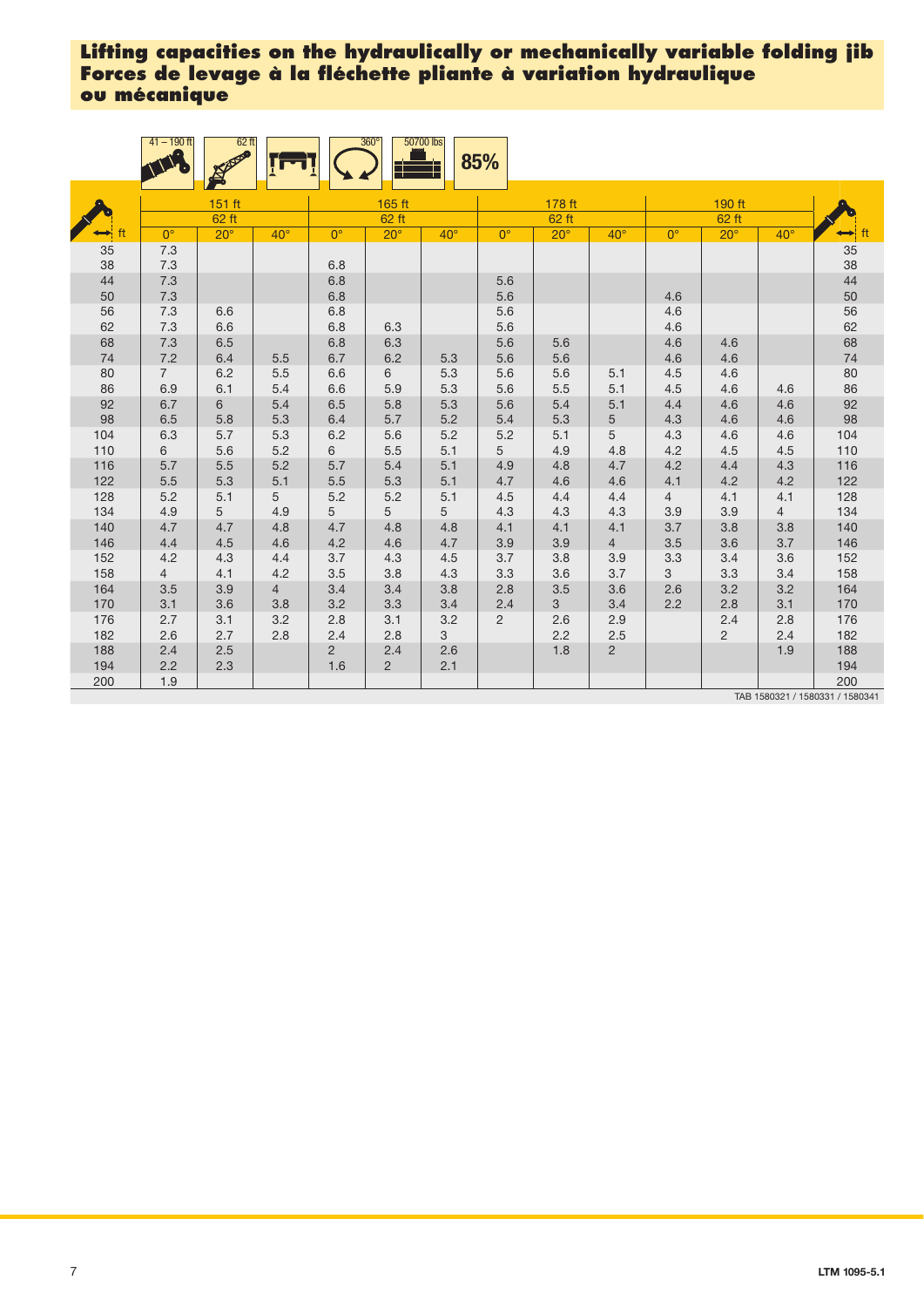|                   | $41 - 190$ ft |              | 34 ft        |                       |              | $360^\circ$  | 30000 lbs         | 85%               |              |                   |                   |                              |                 |                   |                   |                   |
|-------------------|---------------|--------------|--------------|-----------------------|--------------|--------------|-------------------|-------------------|--------------|-------------------|-------------------|------------------------------|-----------------|-------------------|-------------------|-------------------|
|                   |               | 41 ft        |              |                       | 96 ft        |              |                   | 110 ft            |              |                   | 123 ft            |                              |                 | 137 ft            |                   |                   |
|                   |               | 34 ft        |              |                       | 34 ft        |              |                   | 34 ft             |              |                   | 34 ft             |                              |                 | 34 ft             |                   |                   |
|                   | $0^{\circ}$   | $20^{\circ}$ | $40^\circ$   | $0^{\circ}$           | $20^\circ$   | $40^{\circ}$ | $\Omega^{\circ}$  | $20^\circ$        | $40^\circ$   | $0^{\circ}$       | $20^\circ$        | $40^\circ$                   | $0^{\circ}$     | $20^\circ$        | $40^{\circ}$      | ft                |
| 12<br>14          | 25.1<br>25.1  | 22.1         |              | 25.1                  |              |              |                   |                   |              |                   |                   |                              |                 |                   |                   | 12<br>14          |
| 17<br>20          | 25.1<br>25    | 21.9<br>21.3 | 16.4         | 25.1<br>25.1          |              |              | 25.1<br>25.1      |                   |              | 24.3              |                   |                              |                 |                   |                   | 17<br>20          |
| 23<br>26          | 23.9<br>22.4  | 20.2<br>19.3 | 16.4<br>16.2 | 25.1<br>25.1          |              |              | 25.1<br>25.1      |                   |              | 24.3<br>24.3      |                   |                              | 20.6            |                   |                   | 23<br>26          |
| 29<br>32          | 20.8<br>19.4  | 18.4<br>17.6 | 15.7<br>15.3 | 25.1<br>25.1          | 22.1<br>21.5 |              | 25.1<br>25.1      | 21.1              |              | 24.3<br>24.3      |                   |                              | 20.6<br>20.6    |                   |                   | 29<br>32          |
| 35<br>38          | 18.1<br>16.9  | 16.7<br>15.8 | 14.9<br>14.6 | 25.1<br>25.1          | 20.9<br>20.3 | 16.4<br>16.2 | 25.1<br>25.1      | 20.8<br>20.3      | 16           | 24<br>23.6        | 19.9<br>19.7      |                              | 20.6<br>20.5    | 18.2              |                   | 35<br>38          |
| 44<br>50          | 15<br>13.4    | 14.1         | 13.6         | 24.2                  | 19.3<br>18.3 | 15.7<br>15.2 | 24.2<br>22.9      | 19.4<br>18.5      | 15.7         | 22.7              | 18.9<br>18.2      | 15.3<br>15                   | 20.2<br>19.7    | 17.9<br>17.3      | 14.8              | 44                |
| 56                | 12.1          | 12.8<br>11.7 | 12.5<br>11.6 | 22.6<br>20.8          | 17.4         | 14.8         | 20.9              | 17.6              | 15.2<br>14.8 | 21.7<br>19.8      | 17.4              | 14.7                         | 18.1            | 16.8              | 14.6<br>14.4      | 50<br>56          |
| 62<br>68          | 10.9          | 10.8         |              | 19.1<br>17.2          | 16.4<br>15.4 | 14.5<br>14   | 18.3<br>15.9      | 16.8<br>15.9      | 14.5<br>14.2 | 17.2<br>14.7      | 16.7<br>15.6      | 14.4<br>14.1                 | 15.8<br>13.9    | 16.1<br>14.7      | 14.1<br>13.9      | 62<br>68          |
| 74<br>80          |               |              |              | 15<br>13.2            | 14.4<br>13.5 | 13.4<br>12.8 | 13.8<br>12        | 14.6<br>12.9      | 13.8<br>13.2 | 12.7<br>11        | 13.8<br>12        | 13.7<br>12.8                 | 12.3<br>10.6    | 12.8<br>11.5      | 13.3<br>11.8      | 74<br>$80\,$      |
| 86<br>92          |               |              |              | 11.7<br>10.2          | 12.3<br>10.8 | 12.2<br>11.2 | 10.5<br>9.2       | 11.3<br>9.9       | 11.9<br>10.4 | 9.5<br>8.2        | 10.4<br>9         | 11.1<br>9.7                  | 9.2<br>7.9      | 10.1<br>8.8       | 10.7<br>9.4       | 86<br>92          |
| 98<br>104         |               |              |              | 8.9<br>7.9            | 9.4<br>8.3   | 9.6<br>8.4   | 8.1<br>7.1        | 8.7<br>7.6        | 9.1<br>7.9   | 7.1<br>6.2        | 7.8<br>6.8        | 8.4<br>7.2                   | 6.9<br>5.9      | 7.6<br>6.6        | 8.2<br>7.1        | 98<br>104         |
| 110<br>116<br>122 |               |              |              | $\overline{7}$<br>6.1 | 7.3<br>6.3   |              | 6.1<br>5.2<br>4.5 | 6.6<br>5.7<br>4.8 | 6.8<br>5.8   | 5.6<br>5.2<br>4.9 | 5.9<br>5.3<br>4.9 | 6.2<br>5.4<br>5 <sup>5</sup> | 5<br>4.3<br>3.6 | 5.6<br>4.8<br>4.1 | 6.1<br>5.2<br>4.4 | 110<br>116<br>122 |
| 128<br>134        |               |              |              |                       |              |              | 3.8               | $\overline{4}$    |              | 4.6<br>4.3        | 4.6<br>4.4        | 4.7                          | 3               | 3.4<br>2.8        | 3.7<br>3          | 128<br>134        |
| 140               |               |              |              |                       |              |              |                   |                   |              | 3.8               | $\overline{4}$    |                              |                 |                   |                   | 140               |

TAB 1580325 / 1580335 / 1580345

|     | $41 - 190$ ft | $34$ ft    |            |                | $360^\circ$  | 30000 lbs    | 85%         |              |              |             |                |                |                     |
|-----|---------------|------------|------------|----------------|--------------|--------------|-------------|--------------|--------------|-------------|----------------|----------------|---------------------|
|     |               |            |            |                |              |              |             |              |              |             |                |                |                     |
|     |               | 151 ft     |            |                | 165 ft       |              |             | 178 ft       |              |             | 190 ft         |                |                     |
|     |               | 34 ft      |            |                | 34 ft        |              |             | 34 ft        |              |             | 34 ft          |                |                     |
| ft  | $0^{\circ}$   | $20^\circ$ | $40^\circ$ | $0^{\circ}$    | $20^{\circ}$ | $40^{\circ}$ | $0^{\circ}$ | $20^{\circ}$ | $40^{\circ}$ | $0^{\circ}$ | $20^{\circ}$   | $40^{\circ}$   | ft<br>$\rightarrow$ |
| 29  | 17            |            |            |                |              |              |             |              |              |             |                |                | 29                  |
| 32  | 17            |            |            | 12.4           |              |              |             |              |              |             |                |                | 32                  |
| 35  | 17            |            |            | 12.4           |              |              | 9.7         |              |              |             |                |                | 35                  |
| 38  | 17            |            |            | 12.4           |              |              | 9.7         |              |              | 7.8         |                |                | 38                  |
| 44  | 17            | 16.3       |            | 12.4           | 12.4         |              | 9.7         |              |              | 7.8         |                |                | 44                  |
| 50  | 16.6          | 15.8       | 13.8       | 12.3           | 12           |              | 9.6         | 9.5          |              | 7.8         | 7.8            |                | 50                  |
| 56  | 15.8          | 15.1       | 13.7       | 12             | 11.5         | 10.9         | 9.4         | 9.3          | 8.7          | 7.8         | 7.8            |                | 56                  |
| 62  | 14.6          | 14.2       | 13.4       | 11.5           | 10.9         | 10.6         | 9.1         | 8.9          | 8.6          | 7.8         | 7.7            | 7.5            | 62                  |
| 68  | 13            | 13.3       | 12.9       | 10.9           | 10.4         | 10           | 8.7         | 8.5          | 8.4          | 7.7         | 7.5            | 7.5            | 68                  |
| 74  | 11.2          | 12.1       | 12.2       | 10.3           | 9.8          | 9.5          | 8.4         | 8.1          | 8.1          | 7.5         | 7.3            | 7.3            | 74                  |
| 80  | 10.1          | 10.6       | 11.3       | 9.5            | 9.3          | 9.1          | 8           | 7.8          | 7.7          | 7.2         | $\overline{7}$ | $\overline{7}$ | 80                  |
| 86  | 9.1           | 9.1        | 9.9        | 8.3            | 8.7          | 8.6          | 7.6         | 7.4          | 7.4          | 6.9         | 6.7            | 6.7            | 86                  |
| 92  | 7.9           | 8.6        | 8.5        | 7.3            | 7.9          | 8.3          | 7.3         | 7.1          | 7.1          | 6.5         | 6.5            | 6.5            | 92                  |
| 98  | 6.9           | 7.6        | 8          | $\overline{7}$ | 6.9          | 7.4          | 6.2         | 6.8          | 6.8          | 6           | 6.2            | 6.2            | 98                  |
| 104 | 6.4           | 6.6        | 7.1        | 6.2            | 6.5          | 6.6          | 5.3         | 6            | 6.5          | 5.1         | 5.7            | 5.9            | 104                 |
| 110 | 6             | 6.1        | 6.3        | 5.4            | 6            | 6.2          | 4.5         | 5.2          | 5.7          | 4.3         | 5              | 5.4            | 110                 |
| 116 | 5.3           | 5.7        | 5.8        | 4.7            | 5.2          | 5.6          | 3.7         | 4.4          | 4.9          | 3.5         | 4.2            | 4.7            | 116                 |
| 122 | 4.7           | 5.1        | 5.3        | $\overline{4}$ | 4.5          | 4.9          | 3.1         | 3.7          | 4.1          | 2.9         | 3.5            | 3.9            | 122                 |
| 128 | 4             | 4.5        | 4.7        | 3.4            | 3.8          | 4.2          |             | 3            | 3.4          |             | 2.8            | 3.3            | 128                 |
| 134 | 3.5           | 3.8        | 4.1        | 2.8            | 3.2          | 3.5          |             |              | 2.8          |             |                | 2.6            | 134                 |
| 140 | 2.9           | 3.3        | $3.5\,$    |                | 2.7          | 3            |             |              |              |             |                |                | 140                 |
| 146 | 2.4           | 2.7        | 2.9        |                |              |              |             |              |              |             |                |                | 146                 |

TAB 1580325 / 1580335 / 1580345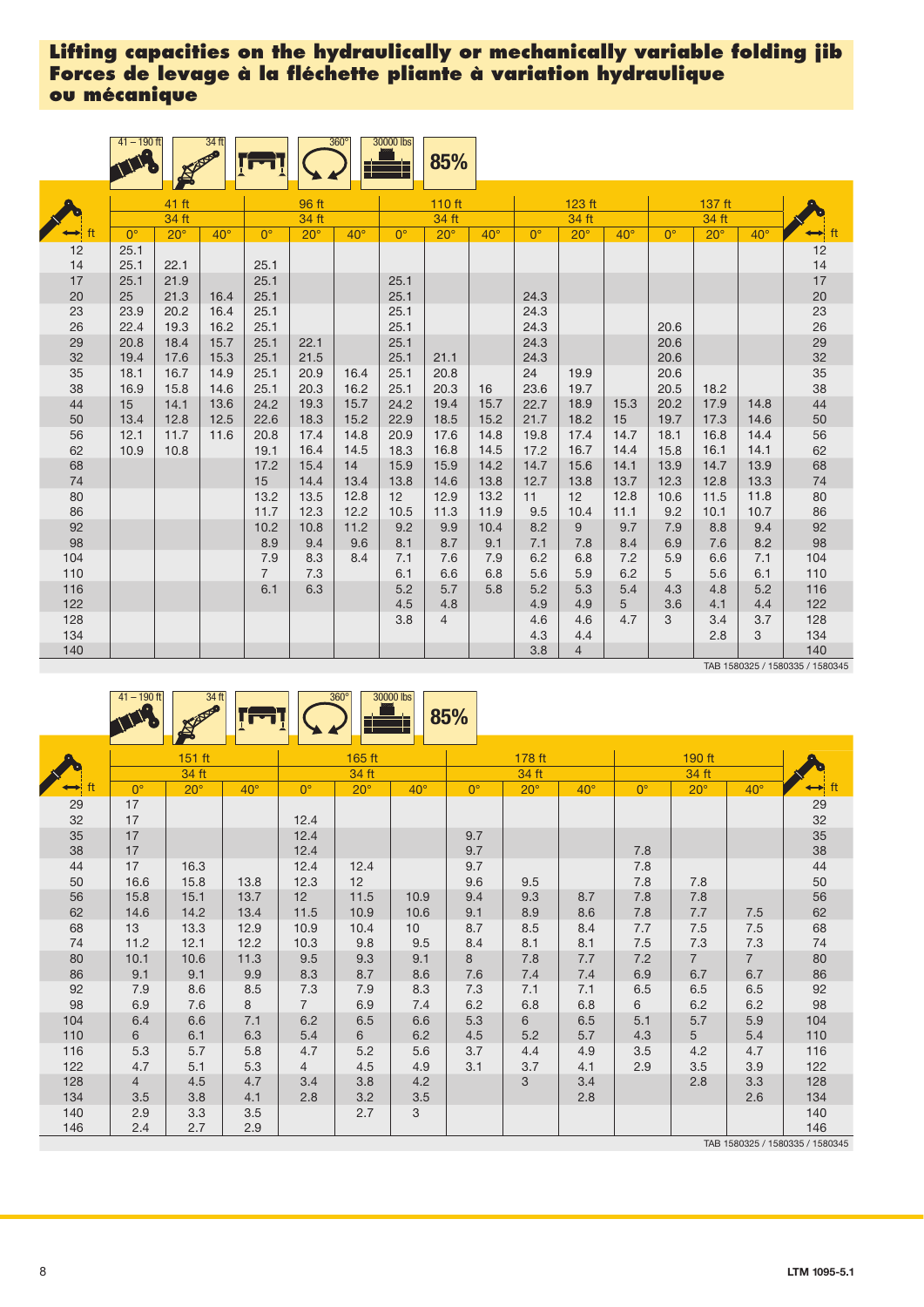|            | $41 - 190$ ft    |                     | $62$ ft      |                |                     | $360^\circ$ | 30000 lbs      | 85%                 |                |                |                     |              |                |                       |                |                                              |
|------------|------------------|---------------------|--------------|----------------|---------------------|-------------|----------------|---------------------|----------------|----------------|---------------------|--------------|----------------|-----------------------|----------------|----------------------------------------------|
|            |                  | 41 ft               |              |                | 96 ft               |             |                | 110 ft              |                |                | 123 ft              |              |                | 137 ft                |                |                                              |
|            | $0^{\circ}$      | 62 ft<br>$20^\circ$ | $40^{\circ}$ | $0^{\circ}$    | 62 ft<br>$20^\circ$ | $40^\circ$  | $0^{\circ}$    | 62 ft<br>$20^\circ$ | $40^\circ$     | $0^{\circ}$    | 62 ft<br>$20^\circ$ | $40^{\circ}$ | $0^{\circ}$    | 62 ft<br>$20^{\circ}$ | $40^\circ$     | ft<br>$\rightarrow$                          |
| 12         | 9                |                     |              |                |                     |             |                |                     |                |                |                     |              |                |                       |                | 12                                           |
| 14         | $\boldsymbol{9}$ |                     |              |                |                     |             |                |                     |                |                |                     |              |                |                       |                |                                              |
| 17         | $\boldsymbol{9}$ |                     |              |                |                     |             |                |                     |                |                |                     |              |                |                       |                | $\frac{14}{17}$                              |
| 20         | $\boldsymbol{9}$ |                     |              | $9$            |                     |             |                |                     |                |                |                     |              |                |                       |                |                                              |
| 23         | 9                |                     |              | 9              |                     |             |                |                     |                |                |                     |              |                |                       |                |                                              |
| 26         | 8.7              |                     |              | 9              |                     |             | 8.5            |                     |                |                |                     |              |                |                       |                |                                              |
| 29         | 8.5              | 7.3                 |              | 9              |                     |             | 8.5            |                     |                | 7.8            |                     |              |                |                       |                | 20<br>23<br>26<br>29<br>32<br>33<br>33<br>44 |
| 32<br>35   | 8.2<br>8         | 7.3<br>7.3          |              | 9<br>9         |                     |             | 8.5<br>8.5     |                     |                | 7.8<br>7.8     |                     |              | 7.3<br>7.3     |                       |                |                                              |
| 38         | 7.7              | 7.2                 |              | 9              |                     |             | 8.5            |                     |                | 7.8            |                     |              | 7.3            |                       |                |                                              |
| 44         | $\overline{7}$   | 6.9                 |              | 8.5            | 7.3                 |             | 8.5            |                     |                | 7.8            |                     |              | 7.3            |                       |                |                                              |
| 50         | 6.3              | 6.5                 | 5.8          | 8.3            | 7.3                 |             | 8.3            | $\overline{7}$      |                | 7.8            | 6.8                 |              | 7.3            |                       |                |                                              |
| 56         | 5.7              | 6                   | 5.7          | 8.1            | 7.1                 |             | 8              | $\overline{7}$      |                | 7.7            | 6.8                 |              | 7.3            | 6.6                   |                | 50<br>56<br>62<br>68                         |
| 62         | 5.1              | 5.5                 | 5.5          | 7.7            | 6.9                 | 5.8         | 7.7            | 6.8                 | 5.8            | 7.5            | 6.7                 |              | 7.3            | 6.5                   |                |                                              |
| 68         | 4.6              | 4.9                 | 5.2          | 7.3            | 6.6                 | 5.8         | 7.4            | 6.6                 | 5.8            | 7.2            | 6.5                 | 5.6          | 7.1            | 6.4                   | 5.6            |                                              |
| 74         | 4.2              | 4.5                 | 4.8          | 6.8            | 6.4                 | 5.7         | $\overline{7}$ | 6.3                 | 5.7            | 6.9            | 6.3                 | 5.6          | 6.9            | 6.2                   | 5.6            | 74                                           |
| 80         | 3.9              | 4.1                 | 4.3          | 6.3            | 6.1                 | 5.6         | 6.6            | 6.1                 | 5.6            | 6.5            | 6.1                 | 5.5          | 6.6            | 6.1                   | 5.5            | 80                                           |
| 86<br>92   | 3.6              | 3.7                 |              | 5.9<br>5.6     | 5.8<br>5.4          | 5.5<br>5.4  | 6.2<br>5.8     | 5.9<br>5.6          | 5.5<br>5.4     | 6.2<br>5.8     | 5.9<br>5.6          | 5.5<br>5.4   | 6.3<br>6       | 6<br>5.7              | 5.4<br>5.3     | 86                                           |
| 98         |                  |                     |              | 5.2            | 5.1                 | 5.1         | 5.5            | 5.3                 | 5.3            | 5.4            | 5.4                 | 5.2          | 5.6            | 5.4                   | 5.3            | 92<br>98                                     |
| 104        |                  |                     |              | 4.9            | 4.8                 | 4.8         | 5.2            | 5.1                 | 5              | 5.1            | 5.1                 | 5            | 5.3            | 5.2                   | 5.1            | 104                                          |
| 110        |                  |                     |              | 4.6            | 4.5                 | 4.6         | 4.9            | 4.8                 | 4.8            | 4.8            | 4.8                 | 4.8          | 5              | 5                     | 4.9            | 110                                          |
| 116        |                  |                     |              | 4.3            | 4.3                 | 4.3         | 4.7            | 4.6                 | 4.6            | 4.5            | 4.6                 | 4.6          | 4.8            | 4.7                   | 4.7            | 116                                          |
| 122        |                  |                     |              | $\overline{4}$ | $\overline{4}$      | 4.1         | 4.4            | 4.4                 | 4.4            | 4.2            | 4.3                 | 4.4          | 4.5            | 4.5                   | 4.5            | 122                                          |
| 128        |                  |                     |              | 3.8            | 3.8                 | 3.9         | 4.2            | 4.2                 | 4.2            | $\overline{4}$ | 4.1                 | 4.2          | 4.3            | 4.3                   | 4.4            | 128                                          |
| 134        |                  |                     |              | 3.6            | 3.6                 |             | $\overline{4}$ | $\overline{4}$      | $\overline{4}$ | 3.8            | 3.8                 | 3.9          | $\overline{4}$ | 4.1                   | 4.2            | 134                                          |
| 140        |                  |                     |              | 3.4            | 3.5                 |             | 3.8            | 3.8                 | 3.9            | 3.5            | 3.6                 | 3.7          | 3.8            | 3.9                   | $\overline{4}$ | 140<br>146                                   |
| 146<br>152 |                  |                     |              |                |                     |             | 3.6<br>3.5     | 3.6<br>3.5          |                | 3.3<br>3.1     | 3.4<br>3.2          | 3.5<br>3.3   | 3.6<br>3.2     | 3.7<br>3.5            | 3.8<br>3.6     | 152                                          |
| 158        |                  |                     |              |                |                     |             |                |                     |                | 3              | 3                   |              | 2.7            | 3.2                   | 3.4            | 158                                          |
| 164        |                  |                     |              |                |                     |             |                |                     |                | 2.6            | 2.9                 |              | 2.3            | 2.7                   | 2.9            | 164                                          |
| 170        |                  |                     |              |                |                     |             |                |                     |                | 2.3            | 2.5                 |              | 1.9            | 2.2                   | 2.3            | 170                                          |
| 176        |                  |                     |              |                |                     |             |                |                     |                | 1.9            |                     |              |                | 1.8                   |                | 176                                          |

TAB 1580325 / 1580335 / 1580345

| - | $62$ ft<br>$\blacktriangle$ |  | $360^\circ$ | $\frac{\sqrt{000}}{2}$<br>lhe<br>ามฉ |  |
|---|-----------------------------|--|-------------|--------------------------------------|--|
|   |                             |  |             |                                      |  |

|     |                | $151$ ft     |                |             | 165 ft       |                |             | 178 ft       |              |             | 190 ft       |              |                                 |
|-----|----------------|--------------|----------------|-------------|--------------|----------------|-------------|--------------|--------------|-------------|--------------|--------------|---------------------------------|
|     |                | 62 ft        |                |             | 62 ft        |                |             | 62 ft        |              |             | 62 ft        |              |                                 |
|     | $0^{\circ}$    | $20^{\circ}$ | $40^{\circ}$   | $0^{\circ}$ | $20^{\circ}$ | $40^{\circ}$   | $0^{\circ}$ | $20^{\circ}$ | $40^{\circ}$ | $0^{\circ}$ | $20^{\circ}$ | $40^{\circ}$ | ft<br>⇔                         |
| 35  | $7.3$          |              |                |             |              |                |             |              |              |             |              |              | 35<br>38<br>44                  |
| 38  | 7.3            |              |                | 6.8         |              |                |             |              |              |             |              |              |                                 |
| 44  | 7.3            |              |                | 6.8         |              |                | 5.6         |              |              |             |              |              |                                 |
| 50  | 7.3            |              |                | 6.8         |              |                | 5.6         |              |              | 4.6         |              |              |                                 |
| 56  | 7.3            | 6.6          |                | 6.8         |              |                | 5.6         |              |              | 4.6         |              |              | 50<br>56<br>62<br>68            |
| 62  | 7.3            | 6.6          |                | 6.8         | 6.3          |                | 5.6         |              |              | 4.6         |              |              |                                 |
| 68  | 7.3            | 6.5          |                | 6.8         | 6.3          |                | 5.6         | 5.6          |              | 4.6         | 4.6          |              |                                 |
| 74  | 7.2            | 6.4          | 5.5            | 6.7         | 6.2          | 5.3            | 5.6         | 5.6          |              | 4.6         | 4.6          |              | 74                              |
| 80  | $\overline{7}$ | 6.2          | 5.5            | 6.6         | 6            | 5.3            | 5.6         | 5.6          | 5.1          | 4.5         | 4.6          |              | 80                              |
| 86  | 6.9            | 6.1          | 5.4            | 6.6         | 5.9          | 5.3            | 5.6         | 5.5          | 5.1          | 4.5         | 4.6          | 4.6          | 86                              |
| 92  | 6.7            | 6            | 5.4            | 6.5         | 5.8          | 5.3            | 5.6         | 5.4          | 5.1          | 4.4         | 4.6          | 4.6          | 92<br>98                        |
| 98  | 6.5            | 5.8          | 5.3            | 6.4         | 5.7          | 5.2            | 5.4         | 5.3          | 5            | 4.3         | 4.6          | 4.6          |                                 |
| 104 | 6.3            | 5.7          | 5.3            | 5.5         | 5.6          | 5.2            | 5.2         | 5.1          | 5            | 4.3         | 4.6          | 4.6          | 104                             |
| 110 | 5.7            | 5.6          | 5.2            | 5.1         | 5.5          | 5.1            | 4.8         | 4.9          | 4.8          | 4.2         | 4.5          | 4.5          | $110$                           |
| 116 | $5\phantom{.}$ | 5.5          | 5.2            | 4.9         | 5.1          | 5.1            | 4.1         | 4.8          | 4.7          | 3.8         | 4.4          | 4.3          | 116                             |
| 122 | 4.6            | 5.1          | 5.1            | 4.3         | 4.7          | 5.1            | 3.5         | 4.5          | 4.6          | 3.2         | 4.2          | 4.2          | 122                             |
| 128 | 4.3            | 4.6          | 5              | 3.7         | 4.4          | 4.7            | 2.9         | 3.9          | 4.4          | 2.6         | 3.7          | 4.1          | 128                             |
| 134 | 3.8            | 4.2          | 4.6            | 3.2         | 4.1          | 4.3            |             | 3.3          | 4.1          |             | 3.1          | 3.8          | 134                             |
| 140 | 3.3            | 3.9          | 4.1            | 2.7         | 3.5          | $\overline{4}$ |             | 2.7          | 3.4          |             | 2.5          | 3.3          | 140                             |
| 146 | 2.9            | 3.5          | 3.8            |             | 3            | 3.5            |             |              | 2.9          |             |              | 2.7          | 146                             |
| 152 | 2.4            | 3            | 3.5            |             | 2.5          | 3              |             |              |              |             |              |              | 152                             |
| 158 |                | 2.6          | 2.9            |             |              | 2.5            |             |              |              |             |              |              | 158                             |
| 164 |                | 2.1          | 2.5            |             |              | $\overline{2}$ |             |              |              |             |              |              | 164                             |
| 170 |                |              | $\overline{2}$ |             |              |                |             |              |              |             |              |              | 170                             |
|     |                |              |                |             |              |                |             |              |              |             |              |              | TAB 1580325 / 1580335 / 1580345 |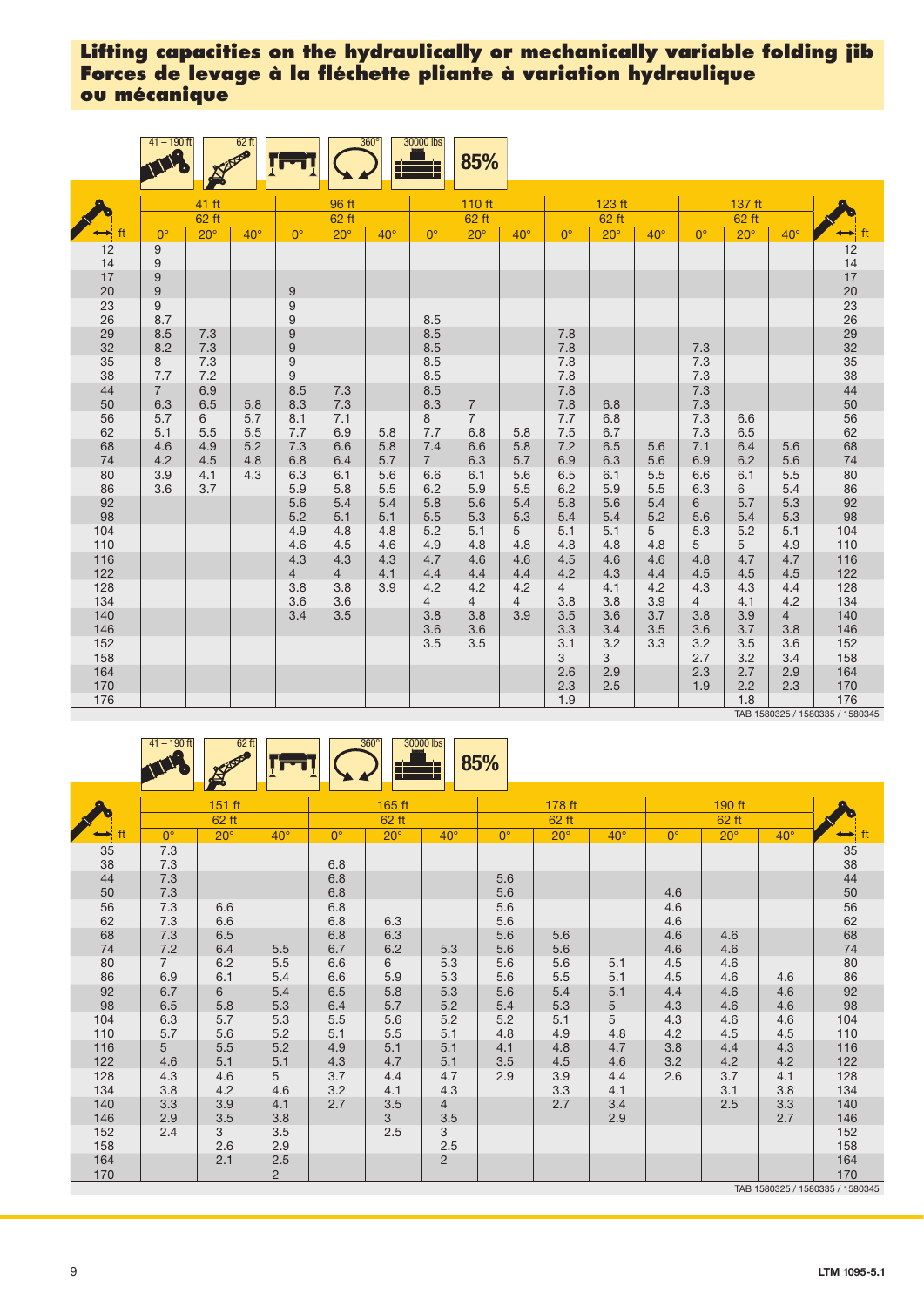![](_page_9_Figure_1.jpeg)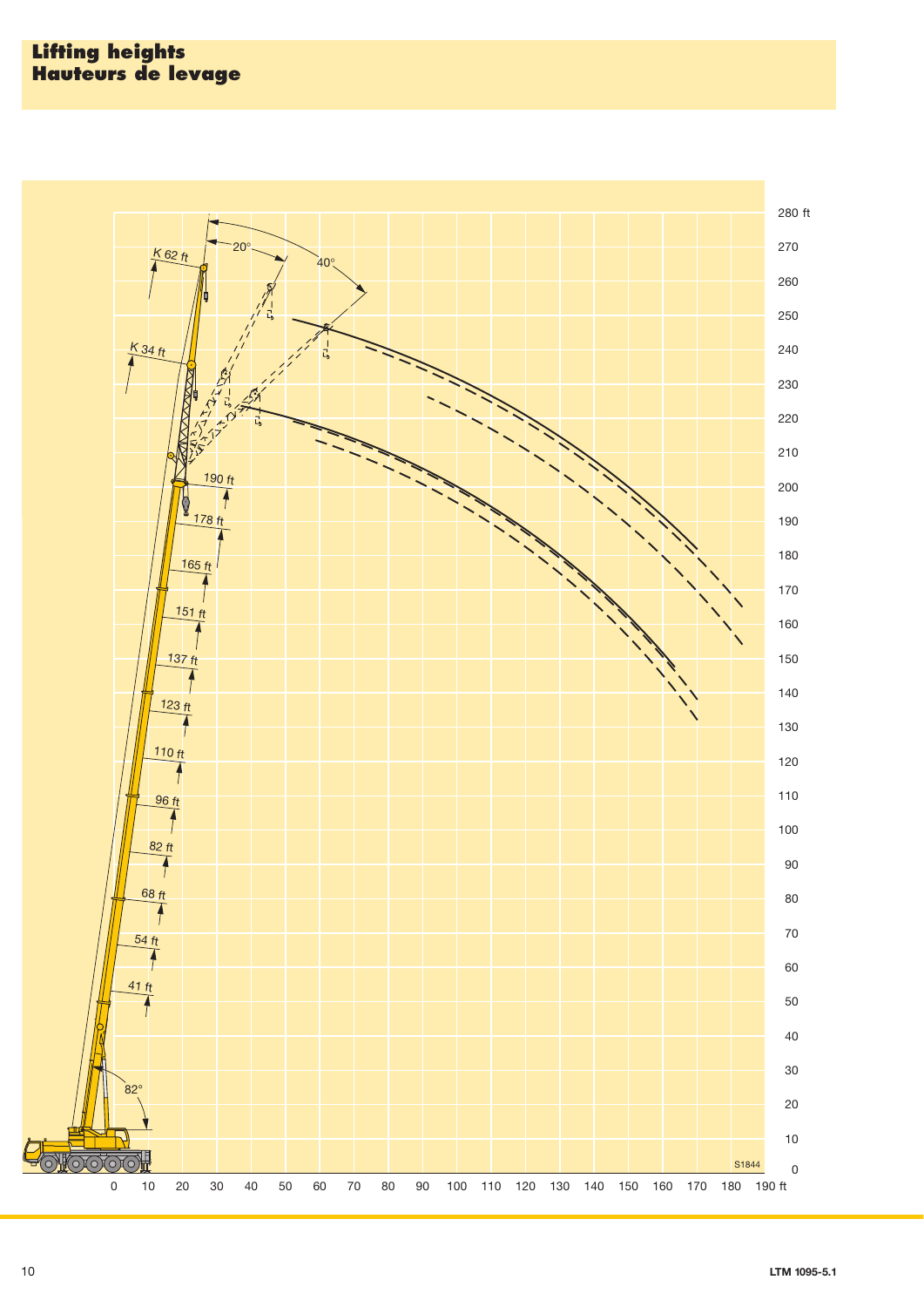## **Forces de levage à la fléchette pliante à variation hydraulique ou mécanique avec télescope rallongé**

|            | $41 - 190$ ft |                       | 23 <sub>ft</sub>      | 34 ft                 |                |                | 360 <sup>°</sup> | 50700 lbs      | 85%            |                |                  |                |                       |                       |                       |                                         |
|------------|---------------|-----------------------|-----------------------|-----------------------|----------------|----------------|------------------|----------------|----------------|----------------|------------------|----------------|-----------------------|-----------------------|-----------------------|-----------------------------------------|
|            |               | $41$ ft + 23 ft       |                       |                       | 151 ft + 23 ft |                |                  | 165 ft + 23 ft |                |                | $178 ft + 23 ft$ |                |                       | 190 ft + 23 ft        |                       |                                         |
|            |               | 34 ft                 |                       |                       | 34 ft          |                |                  | 34 ft          |                |                | 34 ft            |                |                       | 34 ft                 |                       |                                         |
|            | $0^{\circ}$   | $20^\circ$            | $40^{\circ}$          | $0^{\circ}$           | $20^\circ$     | $40^{\circ}$   | $0^{\circ}$      | $20^\circ$     | $40^{\circ}$   | $0^{\circ}$    | $20^\circ$       | $40^\circ$     | $0^{\circ}$           | $20^\circ$            | $40^{\circ}$          | ft                                      |
| 10         | 7.8           |                       |                       |                       |                |                |                  |                |                |                |                  |                |                       |                       |                       | $\begin{array}{c} 10 \\ 12 \end{array}$ |
| 12<br>14   | 7.8<br>7.8    |                       |                       |                       |                |                |                  |                |                |                |                  |                |                       |                       |                       | 14                                      |
| 16         | 7.8           |                       |                       |                       |                |                |                  |                |                |                |                  |                |                       |                       |                       | 16                                      |
| 18         | 7.8           | 7.8                   |                       |                       |                |                |                  |                |                |                |                  |                |                       |                       |                       | 18                                      |
| 20         | 7.7           | 7.8                   |                       |                       |                |                |                  |                |                |                |                  |                |                       |                       |                       | 20                                      |
| 23         | 7.6           | 7.8                   |                       |                       |                |                |                  |                |                |                |                  |                |                       |                       |                       | 23                                      |
| 26         | 7.3           | 7.6                   |                       |                       |                |                |                  |                |                |                |                  |                |                       |                       |                       | 26                                      |
| 29         | 6.9           | 7.3                   | $\overline{7}$        |                       |                |                |                  |                |                |                |                  |                |                       |                       |                       | 29                                      |
| 32<br>35   | 6.6<br>6.2    | 6.9<br>6.5            | $\overline{7}$<br>6.9 |                       |                |                |                  |                |                |                |                  |                |                       |                       |                       | 32<br>35                                |
| 38         | 5.8           | 6.2                   | 6.5                   | 7.8                   |                |                |                  |                |                |                |                  |                |                       |                       |                       | 38                                      |
| 44         | 5.2           | 5.6                   | 5.9                   | 7.8                   |                |                | $\overline{7}$   |                |                | 6.3            |                  |                |                       |                       |                       | 44                                      |
| 50         | 4.6           | 5                     | 5.3                   | 7.8                   | 7.7            |                | $\overline{7}$   | $\overline{7}$ |                | 6.3            |                  |                | 5.3                   |                       |                       | 50                                      |
| 56         | 4.1           | 4.4                   | 4.7                   | 7.7                   | 7.5            | $\overline{7}$ | $\overline{7}$   | $\overline{7}$ |                | 6.3            | 6.3              |                | 5.3                   |                       |                       | 56                                      |
| 62         | 3.6           | 3.9                   | 4.2                   | 7.4                   | 7.1            | 6.9            | $\overline{7}$   | 6.8            | 6.6            | 6.3            | 6.3              | 6.3            | 5.3                   | 5.3                   |                       | 62                                      |
| 68         | 3.1           | 3.5                   | 3.7                   | $7^{\circ}$           | 6.8            | 6.7            | 6.8              | 6.6            | 6.5            | 6.3            | 6.3              | 6.2            | 5.3                   | 5.3                   | 5.3                   | 68                                      |
| 74<br>80   | 2.7<br>2.3    | 3 <sup>1</sup><br>2.5 | 3.2<br>2.7            | 6.7<br>6.3            | 6.5<br>6.1     | 6.4<br>6.1     | 6.5<br>6.3       | 6.3<br>6.1     | 6.2<br>6       | 6.2<br>6       | 6.1<br>5.9       | 6<br>5.8       | 5.2<br>5.1            | 5.3<br>5.2            | 5.3<br>5.2            | 74<br>80                                |
| 86         |               |                       |                       | 6                     | 5.8            | 5.8            | 6                | 5.8            | 5.7            | 5.8            | 5.6              | 5.6            | 5                     | 5.1                   | $5\overline{)}$       | 86                                      |
| 92         |               |                       |                       | 5.7                   | 5.6            | 5.5            | 5.7              | 5.5            | 5.5            | 5.6            | 5.4              | 5.4            | 4.9                   | 4.9                   | 4.8                   | 92                                      |
| 98         |               |                       |                       | 5.4                   | 5.3            | 5.3            | 5.4              | 5.3            | 5.3            | 5.3            | 5.2              | 5.2            | 4.7                   | 4.7                   | 4.7                   | 98                                      |
| 104        |               |                       |                       | 5.1                   | 5.1            | 5              | 5.1              | 5.1            | 5              | 5              | 5                | 5              | 4.6                   | 4.5                   | 4.5                   | 104                                     |
| 110        |               |                       |                       | 4.8                   | 4.8            | 4.8            | 4.9              | 4.8            | 4.8            | 4.8            | 4.8              | 4.8            | 4.4                   | 4.3                   | 4.3                   | 110                                     |
| 116        |               |                       |                       | 4.5                   | 4.5            | 4.6            | 4.6              | 4.6            | 4.6            | 4.6            | 4.6              | 4.6            | 4.2                   | 4.1                   | 4.2                   | 116                                     |
| 122<br>128 |               |                       |                       | 4.3<br>$\overline{4}$ | 4.3<br>4.1     | 4.4<br>4.1     | 4.4<br>4.2       | 4.4<br>4.2     | 4.4<br>4.2     | 4.4<br>4.2     | 4.4<br>4.2       | 4.4<br>4.2     | $\overline{4}$<br>3.8 | $\overline{4}$<br>3.8 | $\overline{4}$<br>3.8 | 122<br>128                              |
| 134        |               |                       |                       | 3.8                   | 3.8            | 3.9            | $\overline{4}$   | $\overline{4}$ | $\overline{4}$ | $\overline{4}$ | $\overline{4}$   | $\overline{4}$ | 3.6                   | 3.6                   | 3.7                   | 134                                     |
| 140        |               |                       |                       | 3.6                   | 3.6            | 3.7            | 3.8              | 3.8            | 3.8            | 3.8            | 3.8              | 3.8            | 3.4                   | 3.5                   | 3.5                   | 140                                     |
| 146        |               |                       |                       | 3.4                   | 3.4            | 3.5            | 3.6              | 3.6            | 3.6            | 3.6            | 3.6              | 3.7            | 3.2                   | 3.3                   | 3.3                   | 146                                     |
| 152        |               |                       |                       | 3.1                   | 3.2            | 3.3            | 3.4              | 3.4            | 3.5            | 3.2            | 3.4              | 3.5            | 2.9                   | 3.1                   | 3.2                   | 152                                     |
| 158        |               |                       |                       | 2.9                   | $\mathbf{3}$   | 3.1            | 3.2              | 3.2            | 3.3            | 2.7            | 3.1              | 3.3            | 2.4                   | 2.9                   | $\mathbf{3}$          | 158                                     |
| 164        |               |                       |                       | 2.7                   | 2.8            | 2.9            | 3                | 3.1            | 3.1            | 2.2            | 2.6              | 2.8            | $\overline{2}$        | 2.4                   | 2.6                   | 164                                     |
| 170<br>176 |               |                       |                       | 2.5<br>2.4            | 2.6<br>2.4     | 2.7<br>2.5     | 2.6<br>2.2       | 2.9<br>2.5     | 2.9<br>2.6     |                | 2.1              | 2.3<br>1.9     |                       | 1.9                   | 2.2                   | 170<br>176                              |
| 182        |               |                       |                       | 2.2                   | 2.3            |                | 1.8              | $\overline{2}$ | 2.1            |                |                  |                |                       |                       |                       | 182                                     |
| 188        |               |                       |                       | 1.9                   | $\overline{2}$ |                |                  |                |                |                |                  |                |                       |                       |                       | 188                                     |
| 194        |               |                       |                       | 1.6                   | 1.6            |                |                  |                |                |                |                  |                |                       |                       |                       | 194                                     |
|            |               |                       |                       |                       |                |                |                  |                |                |                |                  |                |                       |                       |                       | TAB 1580351 / 1580361 / 1580371         |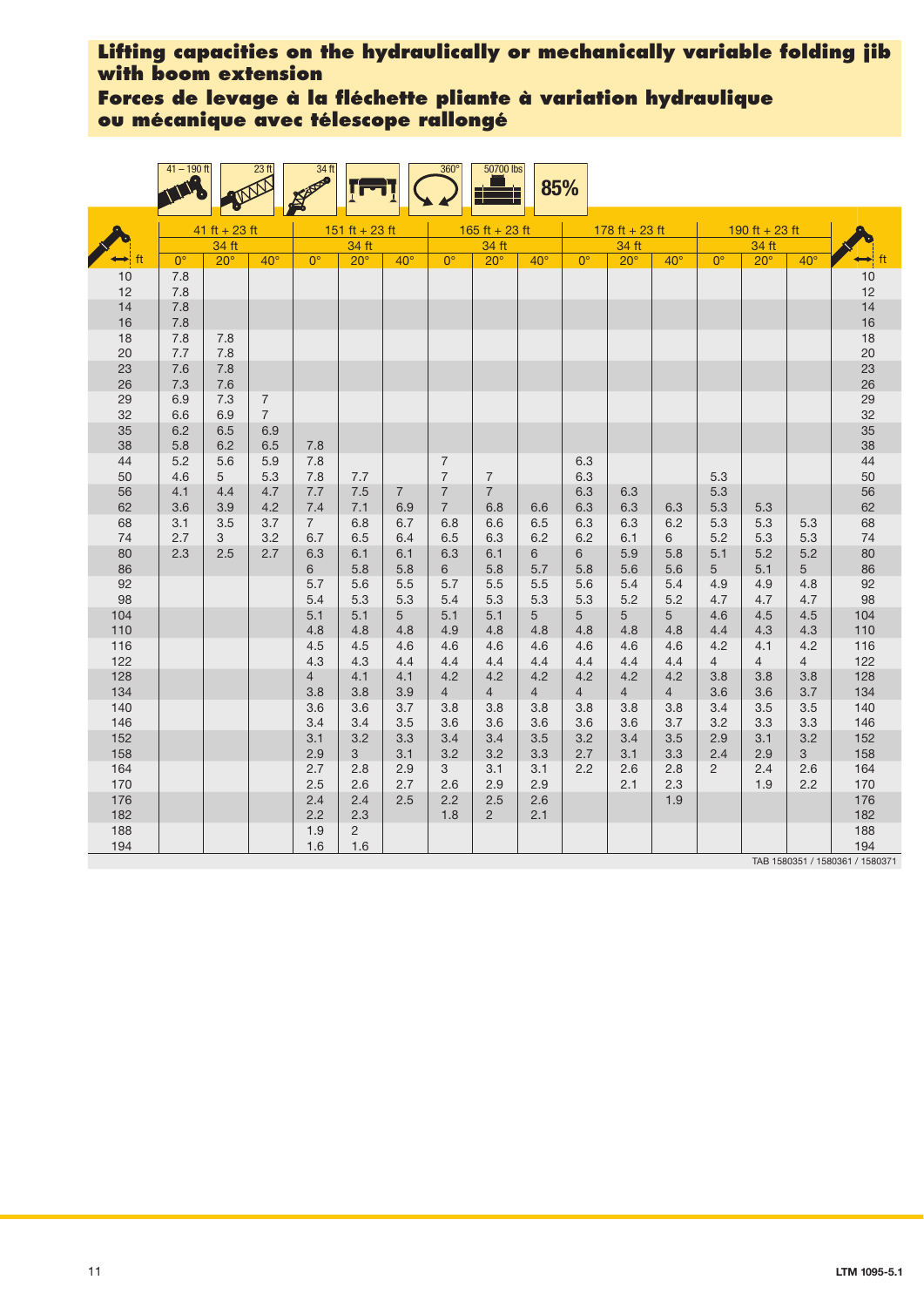**Forces de levage à la fléchette pliante à variation hydraulique ou mécanique avec télescope rallongé**

| 178 ft + 23 ft<br>41 ft + 23 ft<br>151 ft + 23 ft<br>165 ft + 23 ft<br>188 ft + 23 ft<br>62 ft<br>62 ft<br>62 ft<br>62 ft<br>$62$ ft<br>$20^\circ$<br>$20^{\circ}$<br>$0^{\circ}$<br>ft<br>$0^{\circ}$<br>$40^{\circ}$<br>$0^{\circ}$<br>$40^\circ$<br>$20^\circ$<br>$40^{\circ}$<br>$0^{\circ}$<br>$20^\circ$<br>$40^{\circ}$<br>$0^{\circ}$<br>$20^{\circ}$<br>$40^{\circ}$<br>⊷<br>5.1<br>14<br>14<br>16<br>16<br>5.1<br>18<br>5.1<br>18<br>20<br>20<br>5.1<br>23<br>23<br>5.1<br>26<br>26<br>5.1<br>5.1<br>29<br>29<br>32<br>32<br>5<br>35<br>35<br>4.9<br>4.6<br>38<br>38<br>4.8<br>4.6<br>44<br>44<br>4.6<br>4.6<br>5.1<br>50<br>4.2<br>5.1<br>4.4<br>3.9<br>50<br>4.4<br>4.1<br>3.9<br>2.9<br>56<br>56<br>3.8<br>4.2<br>5.1<br>4.4<br>4.1<br>62<br>62<br>$\overline{4}$<br>5.1<br>3.9<br>2.9<br>3.5<br>3.9<br>4.6<br>4.4<br>68<br>3.3<br>3.5<br>5.1<br>4.6<br>4.4<br>3.9<br>2.9<br>68<br>3.8<br>4.4<br>74<br>4.4<br>4.4<br>3.9<br>2.9<br>74<br>3.1<br>3.2<br>3.5<br>5<br>4.6<br>3.9<br>2.9<br>80<br>4.8<br>4.6<br>4.4<br>4.4<br>3.9<br>3.9<br>2.9<br>2.9<br>80<br>2.9<br>2.9<br>3.2<br>4.1<br>4.1<br>2.9<br>86<br>86<br>2.6<br>2.7<br>2.9<br>4.7<br>4.4<br>4.1<br>4.3<br>3.9<br>3.9<br>2.9<br>4.4<br>4.1<br>3.6<br>2.9<br>92<br>92<br>2.4<br>2.4<br>2.6<br>4.5<br>4.3<br>4.1<br>4.4<br>4.1<br>3.9<br>3.9<br>3.6<br>2.9<br>4.1<br>98<br>98<br>4.1<br>$\overline{4}$<br>$\overline{4}$<br>3.9<br>3.6<br>2.9<br>2.2<br>2.1<br>2.3<br>4.3<br>4.1<br>4.2<br>3.9<br>2.9<br>2.9<br>104<br>$\overline{2}$<br>1.8<br>$\overline{4}$<br>3.9<br>3.9<br>3.8<br>3.8<br>3.6<br>2.8<br>2.9<br>2.9<br>104<br>1.9<br>4.1<br>4.1<br>3.9<br>3.8<br>110<br>1.8<br>1.7<br>1.7<br>3.9<br>3.8<br>3.9<br>3.8<br>3.7<br>3.7<br>3.6<br>3.6<br>2.7<br>2.9<br>2.9<br>110<br>1.5<br>3.7<br>2.7<br>116<br>3.7<br>3.7<br>3.7<br>3.6<br>3.6<br>3.6<br>3.6<br>3.5<br>2.9<br>2.9<br>116<br>122<br>3.5<br>3.5<br>3.5<br>3.5<br>3.5<br>3.5<br>3.4<br>2.7<br>2.9<br>2.9<br>122<br>3.6<br>3.4<br>2.9<br>128<br>3.3<br>3.3<br>3.3<br>3.4<br>3.4<br>3.4<br>3.4<br>3.3<br>3.3<br>2.7<br>2.8<br>128<br>134<br>3.2<br>3.2<br>3.2<br>3.2<br>2.9<br>3.2<br>3.3<br>3.2<br>3.2<br>3.2<br>2.6<br>2.8<br>134<br>3<br>140<br>3<br>3.1<br>3.1<br>3.1<br>3.1<br>3.1<br>2.6<br>2.7<br>2.8<br>140<br>3.1<br>3.1<br>2.8<br>2.9<br>146<br>2.9<br>2.9<br>2.9<br>3<br>2.9<br>2.9<br>3<br>2.5<br>2.6<br>2.7<br>146<br>152<br>2.7<br>2.7<br>2.8<br>2.8<br>2.8<br>2.8<br>2.8<br>2.8<br>2.4<br>2.5<br>2.6<br>152<br>2.8<br>158<br>2.5<br>2.7<br>2.7<br>2.7<br>2.3<br>2.4<br>2.5<br>2.6<br>2.6<br>2.7<br>2.7<br>2.7<br>158<br>2.4<br>2.5<br>2.2<br>164<br>2.5<br>2.5<br>2.5<br>2.6<br>2.5<br>2.6<br>2.6<br>2.3<br>2.4<br>164<br>170<br>2.2<br>2.3<br>2.4<br>2.4<br>2.5<br>2.1<br>2.5<br>2.5<br>1.9<br>2.2<br>2.3<br>170<br>2.4<br>176<br>2.1<br>2.2<br>2.4<br>2.3<br>2.2<br>2.3<br>2.4<br>2.3<br>2.1<br>2.2<br>176<br>182<br>1.9<br>$\overline{2}$<br>2.3<br>2.1<br>182<br>2.1<br>2.1<br>2.2<br>2.3<br>1.9<br>1.8<br>188<br>1.8<br>1.9<br>$\overline{2}$<br>1.8<br>1.9<br>1.8<br>188<br>2.1<br>2.1<br>194<br>1.6<br>1.8<br>1.8<br>1.9<br>$\overline{2}$<br>194<br>200<br>1.6<br>1.6<br>200 | $41 - 188$ ft | 23 <sub>ft</sub> | $62$ ft |  | $360^\circ$ | 50700 lbs | 85% |  |  |  |  |
|------------------------------------------------------------------------------------------------------------------------------------------------------------------------------------------------------------------------------------------------------------------------------------------------------------------------------------------------------------------------------------------------------------------------------------------------------------------------------------------------------------------------------------------------------------------------------------------------------------------------------------------------------------------------------------------------------------------------------------------------------------------------------------------------------------------------------------------------------------------------------------------------------------------------------------------------------------------------------------------------------------------------------------------------------------------------------------------------------------------------------------------------------------------------------------------------------------------------------------------------------------------------------------------------------------------------------------------------------------------------------------------------------------------------------------------------------------------------------------------------------------------------------------------------------------------------------------------------------------------------------------------------------------------------------------------------------------------------------------------------------------------------------------------------------------------------------------------------------------------------------------------------------------------------------------------------------------------------------------------------------------------------------------------------------------------------------------------------------------------------------------------------------------------------------------------------------------------------------------------------------------------------------------------------------------------------------------------------------------------------------------------------------------------------------------------------------------------------------------------------------------------------------------------------------------------------------------------------------------------------------------------------------------------------------------------------------------------------------------------------------------------------------------------------------------------------------------------------------------------------------------------------------------------------------------------------------------------------------------------------------------------------------------------------------------------------------------------------------------------------------------|---------------|------------------|---------|--|-------------|-----------|-----|--|--|--|--|
|                                                                                                                                                                                                                                                                                                                                                                                                                                                                                                                                                                                                                                                                                                                                                                                                                                                                                                                                                                                                                                                                                                                                                                                                                                                                                                                                                                                                                                                                                                                                                                                                                                                                                                                                                                                                                                                                                                                                                                                                                                                                                                                                                                                                                                                                                                                                                                                                                                                                                                                                                                                                                                                                                                                                                                                                                                                                                                                                                                                                                                                                                                                                    |               |                  |         |  |             |           |     |  |  |  |  |
|                                                                                                                                                                                                                                                                                                                                                                                                                                                                                                                                                                                                                                                                                                                                                                                                                                                                                                                                                                                                                                                                                                                                                                                                                                                                                                                                                                                                                                                                                                                                                                                                                                                                                                                                                                                                                                                                                                                                                                                                                                                                                                                                                                                                                                                                                                                                                                                                                                                                                                                                                                                                                                                                                                                                                                                                                                                                                                                                                                                                                                                                                                                                    |               |                  |         |  |             |           |     |  |  |  |  |
|                                                                                                                                                                                                                                                                                                                                                                                                                                                                                                                                                                                                                                                                                                                                                                                                                                                                                                                                                                                                                                                                                                                                                                                                                                                                                                                                                                                                                                                                                                                                                                                                                                                                                                                                                                                                                                                                                                                                                                                                                                                                                                                                                                                                                                                                                                                                                                                                                                                                                                                                                                                                                                                                                                                                                                                                                                                                                                                                                                                                                                                                                                                                    |               |                  |         |  |             |           |     |  |  |  |  |
|                                                                                                                                                                                                                                                                                                                                                                                                                                                                                                                                                                                                                                                                                                                                                                                                                                                                                                                                                                                                                                                                                                                                                                                                                                                                                                                                                                                                                                                                                                                                                                                                                                                                                                                                                                                                                                                                                                                                                                                                                                                                                                                                                                                                                                                                                                                                                                                                                                                                                                                                                                                                                                                                                                                                                                                                                                                                                                                                                                                                                                                                                                                                    |               |                  |         |  |             |           |     |  |  |  |  |
|                                                                                                                                                                                                                                                                                                                                                                                                                                                                                                                                                                                                                                                                                                                                                                                                                                                                                                                                                                                                                                                                                                                                                                                                                                                                                                                                                                                                                                                                                                                                                                                                                                                                                                                                                                                                                                                                                                                                                                                                                                                                                                                                                                                                                                                                                                                                                                                                                                                                                                                                                                                                                                                                                                                                                                                                                                                                                                                                                                                                                                                                                                                                    |               |                  |         |  |             |           |     |  |  |  |  |
|                                                                                                                                                                                                                                                                                                                                                                                                                                                                                                                                                                                                                                                                                                                                                                                                                                                                                                                                                                                                                                                                                                                                                                                                                                                                                                                                                                                                                                                                                                                                                                                                                                                                                                                                                                                                                                                                                                                                                                                                                                                                                                                                                                                                                                                                                                                                                                                                                                                                                                                                                                                                                                                                                                                                                                                                                                                                                                                                                                                                                                                                                                                                    |               |                  |         |  |             |           |     |  |  |  |  |
|                                                                                                                                                                                                                                                                                                                                                                                                                                                                                                                                                                                                                                                                                                                                                                                                                                                                                                                                                                                                                                                                                                                                                                                                                                                                                                                                                                                                                                                                                                                                                                                                                                                                                                                                                                                                                                                                                                                                                                                                                                                                                                                                                                                                                                                                                                                                                                                                                                                                                                                                                                                                                                                                                                                                                                                                                                                                                                                                                                                                                                                                                                                                    |               |                  |         |  |             |           |     |  |  |  |  |
|                                                                                                                                                                                                                                                                                                                                                                                                                                                                                                                                                                                                                                                                                                                                                                                                                                                                                                                                                                                                                                                                                                                                                                                                                                                                                                                                                                                                                                                                                                                                                                                                                                                                                                                                                                                                                                                                                                                                                                                                                                                                                                                                                                                                                                                                                                                                                                                                                                                                                                                                                                                                                                                                                                                                                                                                                                                                                                                                                                                                                                                                                                                                    |               |                  |         |  |             |           |     |  |  |  |  |
|                                                                                                                                                                                                                                                                                                                                                                                                                                                                                                                                                                                                                                                                                                                                                                                                                                                                                                                                                                                                                                                                                                                                                                                                                                                                                                                                                                                                                                                                                                                                                                                                                                                                                                                                                                                                                                                                                                                                                                                                                                                                                                                                                                                                                                                                                                                                                                                                                                                                                                                                                                                                                                                                                                                                                                                                                                                                                                                                                                                                                                                                                                                                    |               |                  |         |  |             |           |     |  |  |  |  |
|                                                                                                                                                                                                                                                                                                                                                                                                                                                                                                                                                                                                                                                                                                                                                                                                                                                                                                                                                                                                                                                                                                                                                                                                                                                                                                                                                                                                                                                                                                                                                                                                                                                                                                                                                                                                                                                                                                                                                                                                                                                                                                                                                                                                                                                                                                                                                                                                                                                                                                                                                                                                                                                                                                                                                                                                                                                                                                                                                                                                                                                                                                                                    |               |                  |         |  |             |           |     |  |  |  |  |
|                                                                                                                                                                                                                                                                                                                                                                                                                                                                                                                                                                                                                                                                                                                                                                                                                                                                                                                                                                                                                                                                                                                                                                                                                                                                                                                                                                                                                                                                                                                                                                                                                                                                                                                                                                                                                                                                                                                                                                                                                                                                                                                                                                                                                                                                                                                                                                                                                                                                                                                                                                                                                                                                                                                                                                                                                                                                                                                                                                                                                                                                                                                                    |               |                  |         |  |             |           |     |  |  |  |  |
|                                                                                                                                                                                                                                                                                                                                                                                                                                                                                                                                                                                                                                                                                                                                                                                                                                                                                                                                                                                                                                                                                                                                                                                                                                                                                                                                                                                                                                                                                                                                                                                                                                                                                                                                                                                                                                                                                                                                                                                                                                                                                                                                                                                                                                                                                                                                                                                                                                                                                                                                                                                                                                                                                                                                                                                                                                                                                                                                                                                                                                                                                                                                    |               |                  |         |  |             |           |     |  |  |  |  |
|                                                                                                                                                                                                                                                                                                                                                                                                                                                                                                                                                                                                                                                                                                                                                                                                                                                                                                                                                                                                                                                                                                                                                                                                                                                                                                                                                                                                                                                                                                                                                                                                                                                                                                                                                                                                                                                                                                                                                                                                                                                                                                                                                                                                                                                                                                                                                                                                                                                                                                                                                                                                                                                                                                                                                                                                                                                                                                                                                                                                                                                                                                                                    |               |                  |         |  |             |           |     |  |  |  |  |
|                                                                                                                                                                                                                                                                                                                                                                                                                                                                                                                                                                                                                                                                                                                                                                                                                                                                                                                                                                                                                                                                                                                                                                                                                                                                                                                                                                                                                                                                                                                                                                                                                                                                                                                                                                                                                                                                                                                                                                                                                                                                                                                                                                                                                                                                                                                                                                                                                                                                                                                                                                                                                                                                                                                                                                                                                                                                                                                                                                                                                                                                                                                                    |               |                  |         |  |             |           |     |  |  |  |  |
|                                                                                                                                                                                                                                                                                                                                                                                                                                                                                                                                                                                                                                                                                                                                                                                                                                                                                                                                                                                                                                                                                                                                                                                                                                                                                                                                                                                                                                                                                                                                                                                                                                                                                                                                                                                                                                                                                                                                                                                                                                                                                                                                                                                                                                                                                                                                                                                                                                                                                                                                                                                                                                                                                                                                                                                                                                                                                                                                                                                                                                                                                                                                    |               |                  |         |  |             |           |     |  |  |  |  |
|                                                                                                                                                                                                                                                                                                                                                                                                                                                                                                                                                                                                                                                                                                                                                                                                                                                                                                                                                                                                                                                                                                                                                                                                                                                                                                                                                                                                                                                                                                                                                                                                                                                                                                                                                                                                                                                                                                                                                                                                                                                                                                                                                                                                                                                                                                                                                                                                                                                                                                                                                                                                                                                                                                                                                                                                                                                                                                                                                                                                                                                                                                                                    |               |                  |         |  |             |           |     |  |  |  |  |
|                                                                                                                                                                                                                                                                                                                                                                                                                                                                                                                                                                                                                                                                                                                                                                                                                                                                                                                                                                                                                                                                                                                                                                                                                                                                                                                                                                                                                                                                                                                                                                                                                                                                                                                                                                                                                                                                                                                                                                                                                                                                                                                                                                                                                                                                                                                                                                                                                                                                                                                                                                                                                                                                                                                                                                                                                                                                                                                                                                                                                                                                                                                                    |               |                  |         |  |             |           |     |  |  |  |  |
|                                                                                                                                                                                                                                                                                                                                                                                                                                                                                                                                                                                                                                                                                                                                                                                                                                                                                                                                                                                                                                                                                                                                                                                                                                                                                                                                                                                                                                                                                                                                                                                                                                                                                                                                                                                                                                                                                                                                                                                                                                                                                                                                                                                                                                                                                                                                                                                                                                                                                                                                                                                                                                                                                                                                                                                                                                                                                                                                                                                                                                                                                                                                    |               |                  |         |  |             |           |     |  |  |  |  |
|                                                                                                                                                                                                                                                                                                                                                                                                                                                                                                                                                                                                                                                                                                                                                                                                                                                                                                                                                                                                                                                                                                                                                                                                                                                                                                                                                                                                                                                                                                                                                                                                                                                                                                                                                                                                                                                                                                                                                                                                                                                                                                                                                                                                                                                                                                                                                                                                                                                                                                                                                                                                                                                                                                                                                                                                                                                                                                                                                                                                                                                                                                                                    |               |                  |         |  |             |           |     |  |  |  |  |
|                                                                                                                                                                                                                                                                                                                                                                                                                                                                                                                                                                                                                                                                                                                                                                                                                                                                                                                                                                                                                                                                                                                                                                                                                                                                                                                                                                                                                                                                                                                                                                                                                                                                                                                                                                                                                                                                                                                                                                                                                                                                                                                                                                                                                                                                                                                                                                                                                                                                                                                                                                                                                                                                                                                                                                                                                                                                                                                                                                                                                                                                                                                                    |               |                  |         |  |             |           |     |  |  |  |  |
|                                                                                                                                                                                                                                                                                                                                                                                                                                                                                                                                                                                                                                                                                                                                                                                                                                                                                                                                                                                                                                                                                                                                                                                                                                                                                                                                                                                                                                                                                                                                                                                                                                                                                                                                                                                                                                                                                                                                                                                                                                                                                                                                                                                                                                                                                                                                                                                                                                                                                                                                                                                                                                                                                                                                                                                                                                                                                                                                                                                                                                                                                                                                    |               |                  |         |  |             |           |     |  |  |  |  |
|                                                                                                                                                                                                                                                                                                                                                                                                                                                                                                                                                                                                                                                                                                                                                                                                                                                                                                                                                                                                                                                                                                                                                                                                                                                                                                                                                                                                                                                                                                                                                                                                                                                                                                                                                                                                                                                                                                                                                                                                                                                                                                                                                                                                                                                                                                                                                                                                                                                                                                                                                                                                                                                                                                                                                                                                                                                                                                                                                                                                                                                                                                                                    |               |                  |         |  |             |           |     |  |  |  |  |
|                                                                                                                                                                                                                                                                                                                                                                                                                                                                                                                                                                                                                                                                                                                                                                                                                                                                                                                                                                                                                                                                                                                                                                                                                                                                                                                                                                                                                                                                                                                                                                                                                                                                                                                                                                                                                                                                                                                                                                                                                                                                                                                                                                                                                                                                                                                                                                                                                                                                                                                                                                                                                                                                                                                                                                                                                                                                                                                                                                                                                                                                                                                                    |               |                  |         |  |             |           |     |  |  |  |  |
|                                                                                                                                                                                                                                                                                                                                                                                                                                                                                                                                                                                                                                                                                                                                                                                                                                                                                                                                                                                                                                                                                                                                                                                                                                                                                                                                                                                                                                                                                                                                                                                                                                                                                                                                                                                                                                                                                                                                                                                                                                                                                                                                                                                                                                                                                                                                                                                                                                                                                                                                                                                                                                                                                                                                                                                                                                                                                                                                                                                                                                                                                                                                    |               |                  |         |  |             |           |     |  |  |  |  |
|                                                                                                                                                                                                                                                                                                                                                                                                                                                                                                                                                                                                                                                                                                                                                                                                                                                                                                                                                                                                                                                                                                                                                                                                                                                                                                                                                                                                                                                                                                                                                                                                                                                                                                                                                                                                                                                                                                                                                                                                                                                                                                                                                                                                                                                                                                                                                                                                                                                                                                                                                                                                                                                                                                                                                                                                                                                                                                                                                                                                                                                                                                                                    |               |                  |         |  |             |           |     |  |  |  |  |
|                                                                                                                                                                                                                                                                                                                                                                                                                                                                                                                                                                                                                                                                                                                                                                                                                                                                                                                                                                                                                                                                                                                                                                                                                                                                                                                                                                                                                                                                                                                                                                                                                                                                                                                                                                                                                                                                                                                                                                                                                                                                                                                                                                                                                                                                                                                                                                                                                                                                                                                                                                                                                                                                                                                                                                                                                                                                                                                                                                                                                                                                                                                                    |               |                  |         |  |             |           |     |  |  |  |  |
|                                                                                                                                                                                                                                                                                                                                                                                                                                                                                                                                                                                                                                                                                                                                                                                                                                                                                                                                                                                                                                                                                                                                                                                                                                                                                                                                                                                                                                                                                                                                                                                                                                                                                                                                                                                                                                                                                                                                                                                                                                                                                                                                                                                                                                                                                                                                                                                                                                                                                                                                                                                                                                                                                                                                                                                                                                                                                                                                                                                                                                                                                                                                    |               |                  |         |  |             |           |     |  |  |  |  |
|                                                                                                                                                                                                                                                                                                                                                                                                                                                                                                                                                                                                                                                                                                                                                                                                                                                                                                                                                                                                                                                                                                                                                                                                                                                                                                                                                                                                                                                                                                                                                                                                                                                                                                                                                                                                                                                                                                                                                                                                                                                                                                                                                                                                                                                                                                                                                                                                                                                                                                                                                                                                                                                                                                                                                                                                                                                                                                                                                                                                                                                                                                                                    |               |                  |         |  |             |           |     |  |  |  |  |
|                                                                                                                                                                                                                                                                                                                                                                                                                                                                                                                                                                                                                                                                                                                                                                                                                                                                                                                                                                                                                                                                                                                                                                                                                                                                                                                                                                                                                                                                                                                                                                                                                                                                                                                                                                                                                                                                                                                                                                                                                                                                                                                                                                                                                                                                                                                                                                                                                                                                                                                                                                                                                                                                                                                                                                                                                                                                                                                                                                                                                                                                                                                                    |               |                  |         |  |             |           |     |  |  |  |  |
|                                                                                                                                                                                                                                                                                                                                                                                                                                                                                                                                                                                                                                                                                                                                                                                                                                                                                                                                                                                                                                                                                                                                                                                                                                                                                                                                                                                                                                                                                                                                                                                                                                                                                                                                                                                                                                                                                                                                                                                                                                                                                                                                                                                                                                                                                                                                                                                                                                                                                                                                                                                                                                                                                                                                                                                                                                                                                                                                                                                                                                                                                                                                    |               |                  |         |  |             |           |     |  |  |  |  |
|                                                                                                                                                                                                                                                                                                                                                                                                                                                                                                                                                                                                                                                                                                                                                                                                                                                                                                                                                                                                                                                                                                                                                                                                                                                                                                                                                                                                                                                                                                                                                                                                                                                                                                                                                                                                                                                                                                                                                                                                                                                                                                                                                                                                                                                                                                                                                                                                                                                                                                                                                                                                                                                                                                                                                                                                                                                                                                                                                                                                                                                                                                                                    |               |                  |         |  |             |           |     |  |  |  |  |
|                                                                                                                                                                                                                                                                                                                                                                                                                                                                                                                                                                                                                                                                                                                                                                                                                                                                                                                                                                                                                                                                                                                                                                                                                                                                                                                                                                                                                                                                                                                                                                                                                                                                                                                                                                                                                                                                                                                                                                                                                                                                                                                                                                                                                                                                                                                                                                                                                                                                                                                                                                                                                                                                                                                                                                                                                                                                                                                                                                                                                                                                                                                                    |               |                  |         |  |             |           |     |  |  |  |  |
|                                                                                                                                                                                                                                                                                                                                                                                                                                                                                                                                                                                                                                                                                                                                                                                                                                                                                                                                                                                                                                                                                                                                                                                                                                                                                                                                                                                                                                                                                                                                                                                                                                                                                                                                                                                                                                                                                                                                                                                                                                                                                                                                                                                                                                                                                                                                                                                                                                                                                                                                                                                                                                                                                                                                                                                                                                                                                                                                                                                                                                                                                                                                    |               |                  |         |  |             |           |     |  |  |  |  |
|                                                                                                                                                                                                                                                                                                                                                                                                                                                                                                                                                                                                                                                                                                                                                                                                                                                                                                                                                                                                                                                                                                                                                                                                                                                                                                                                                                                                                                                                                                                                                                                                                                                                                                                                                                                                                                                                                                                                                                                                                                                                                                                                                                                                                                                                                                                                                                                                                                                                                                                                                                                                                                                                                                                                                                                                                                                                                                                                                                                                                                                                                                                                    |               |                  |         |  |             |           |     |  |  |  |  |
|                                                                                                                                                                                                                                                                                                                                                                                                                                                                                                                                                                                                                                                                                                                                                                                                                                                                                                                                                                                                                                                                                                                                                                                                                                                                                                                                                                                                                                                                                                                                                                                                                                                                                                                                                                                                                                                                                                                                                                                                                                                                                                                                                                                                                                                                                                                                                                                                                                                                                                                                                                                                                                                                                                                                                                                                                                                                                                                                                                                                                                                                                                                                    |               |                  |         |  |             |           |     |  |  |  |  |

TAB 1580351 / 1580361 / 1580371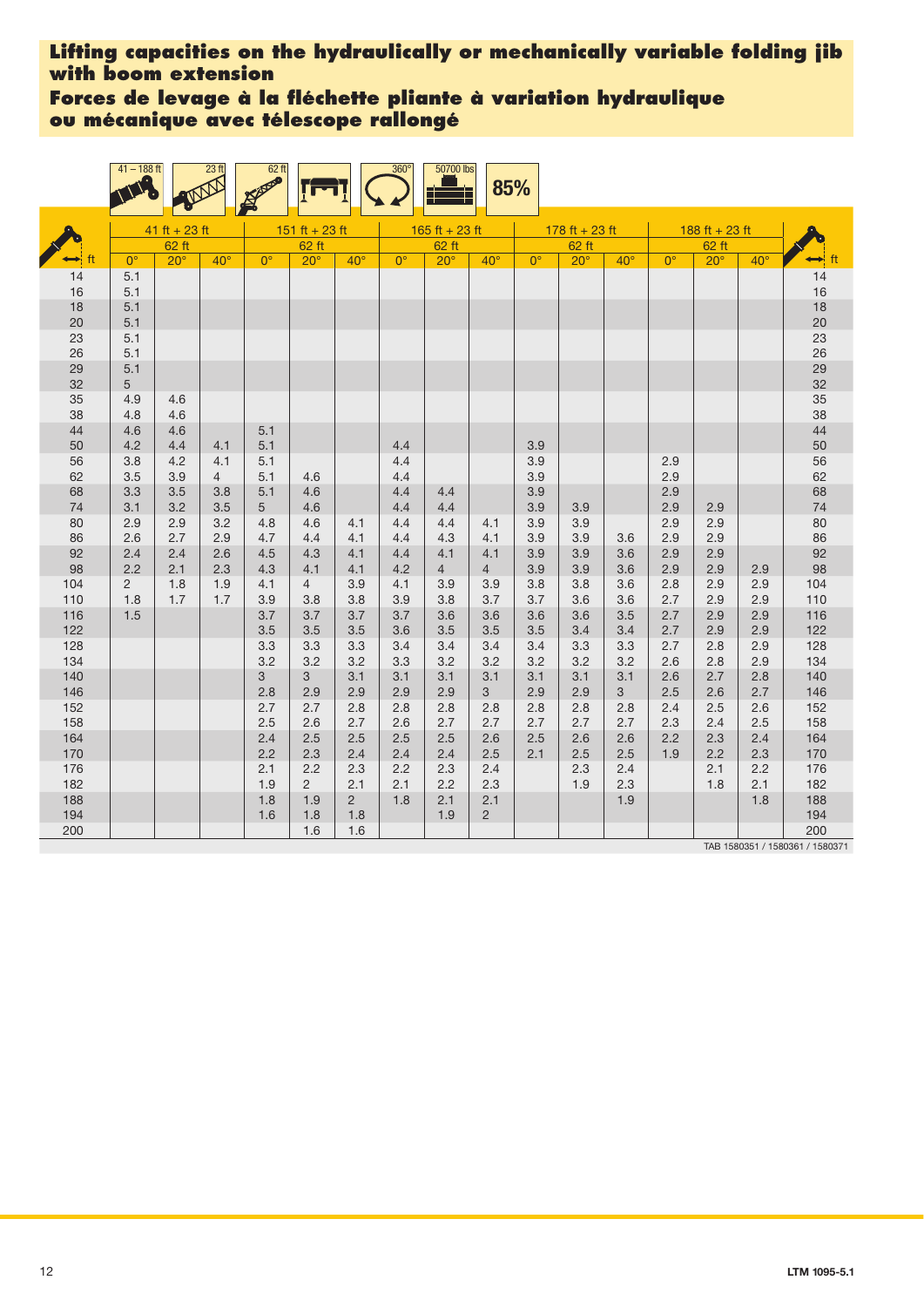**Forces de levage à la fléchette pliante à variation hydraulique ou mécanique avec télescope rallongé**

|          | $41 - 190$ ft |                 | 23 ft          | 34 <sup>ft</sup> |                |                | $360^\circ$      | 30000 lbs      |                | 85%              |                  |              |                |                |              |                                  |
|----------|---------------|-----------------|----------------|------------------|----------------|----------------|------------------|----------------|----------------|------------------|------------------|--------------|----------------|----------------|--------------|----------------------------------|
|          |               | $41$ ft + 23 ft |                |                  | 151 ft + 23 ft |                |                  | 165 ft + 23 ft |                |                  | $178 ft + 23 ft$ |              |                | 190 ft + 23 ft |              |                                  |
|          |               | 34 ft           |                |                  | 34 ft          |                |                  | 34 ft          |                |                  | 34 ft            |              |                | 34 ft          |              |                                  |
|          | $0^{\circ}$   | $20^\circ$      | $40^\circ$     | $\Omega^{\circ}$ | $20^\circ$     | $40^\circ$     | $\Omega^{\circ}$ | $20^\circ$     | $40^\circ$     | $\Omega^{\circ}$ | $20^\circ$       | $40^{\circ}$ | $0^{\circ}$    | $20^\circ$     | $40^{\circ}$ | ft<br>⊷                          |
| 10       | 7.8           |                 |                |                  |                |                |                  |                |                |                  |                  |              |                |                |              | 10                               |
| 12       | 7.8           |                 |                |                  |                |                |                  |                |                |                  |                  |              |                |                |              | 12                               |
| 14       | 7.8           |                 |                |                  |                |                |                  |                |                |                  |                  |              |                |                |              | 14                               |
| 16       | 7.8           |                 |                |                  |                |                |                  |                |                |                  |                  |              |                |                |              | 16                               |
| 18       | 7.8           | 7.8             |                |                  |                |                |                  |                |                |                  |                  |              |                |                |              | 18                               |
| 20       | 7.7           | 7.8             |                |                  |                |                |                  |                |                |                  |                  |              |                |                |              |                                  |
| 23       | 7.6           | 7.8             |                |                  |                |                |                  |                |                |                  |                  |              |                |                |              |                                  |
| 26       | 7.3           | 7.6             |                |                  |                |                |                  |                |                |                  |                  |              |                |                |              |                                  |
| 29       | 6.9           | 7.3             | $\overline{7}$ |                  |                |                |                  |                |                |                  |                  |              |                |                |              | 20<br>23<br>26<br>29<br>32<br>35 |
| 32<br>35 | 6.6<br>6.2    | 6.9<br>6.5      | $\overline{7}$ |                  |                |                |                  |                |                |                  |                  |              |                |                |              |                                  |
| 38       | 5.8           | 6.2             | 6.9<br>6.5     | 7.8              |                |                |                  |                |                |                  |                  |              |                |                |              | 38                               |
| 44       | 5.2           | 5.6             | 5.9            | 7.8              |                |                | $\overline{7}$   |                |                | 6.3              |                  |              |                |                |              | 44                               |
| 50       | 4.6           | 5               | 5.3            | 7.8              | 7.7            |                | $\overline{7}$   | $\overline{7}$ |                | 6.3              |                  |              | 5.3            |                |              | 50                               |
| 56       | 4.1           | 4.4             | 4.7            | 7.7              | 7.5            | $\overline{7}$ | $\overline{7}$   | $\overline{7}$ |                | 6.3              | 6.3              |              | 5.3            |                |              | 56                               |
| 62       | 3.6           | 3.9             | 4.2            | 7.4              | 7.1            | 6.9            | $\overline{7}$   | 6.8            | 6.6            | 6.3              | 6.3              | 6.3          | 5.3            | 5.3            |              | 62                               |
| 68       | 3.1           | 3.5             | 3.7            | $\overline{7}$   | 6.8            | 6.7            | 6.8              | 6.6            | 6.5            | 6.3              | 6.3              | 6.2          | 5.3            | 5.3            | 5.3          | 68                               |
| 74       | 2.7           | 3               | 3.2            | 6.7              | 6.5            | 6.4            | 6.5              | 6.3            | 6.2            | 6.2              | 6.1              | 6            | 5.2            | 5.3            | 5.3          | 74                               |
| 80       | 2.3           | 2.5             | 2.7            | 6.3              | 6.1            | 6.1            | 6.3              | 6.1            | 6              | 6                | 5.9              | 5.8          | 5.1            | 5.2            | 5.2          | 80                               |
| 86       |               |                 |                | 6                | 5.8            | 5.8            | 6                | 5.8            | 5.7            | 5.8              | 5.6              | 5.6          | 5              | 5.1            | 5            | 86                               |
| 92       |               |                 |                | 5.7              | 5.6            | 5.5            | 5.7              | 5.5            | 5.5            | 5.6              | 5.4              | 5.4          | 4.9            | 4.9            | 4.8          | 92                               |
| 98       |               |                 |                | 5.4              | 5.3            | 5.3            | 5.4              | 5.3            | 5.3            | 5.3              | 5.2              | 5.2          | 4.7            | 4.7            | 4.7          | 98                               |
| 104      |               |                 |                | 5.1              | 5.1            | 5              | 5.1              | 5.1            | 5              | 5                | 5                | 5            | 4.6            | 4.5            | 4.5          | 104                              |
| 110      |               |                 |                | 4.8              | 4.8            | 4.8            | 4.9              | 4.8            | 4.8            | 4.2              | 4.8              | 4.8          | $\overline{4}$ | 4.3            | 4.3          | 110                              |
| 116      |               |                 |                | 4.5              | 4.5            | 4.6            | 4.4              | 4.6            | 4.6            | 3.5              | 4.2              | 4.5          | 3.3            | 3.9            | 4.2          | 116                              |
| 122      |               |                 |                | 4.2              | 4.3            | 4.4            | 3.7              | 4.2            | 4.4            | 2.8              | 3.5              | 3.9          |                | 3.3            | 3.7          | 122                              |
| 128      |               |                 |                | 3.8              | $\overline{4}$ | 4.1            | 3.1              | 3.6            | $\overline{4}$ |                  | 2.8              | 3.3          |                |                | 3.1          | 128                              |
| 134      |               |                 |                | 3.2              | 3.7            | 3.8            |                  | 3.1            | 3.4            |                  |                  | 2.6          |                |                |              | 134                              |
| 140      |               |                 |                | 2.7              | 3.1            | 3.4            |                  | 2.5            | 2.8            |                  |                  |              |                |                |              | 140                              |
| 146      |               |                 |                |                  | 2.6            | 2.8            |                  |                |                |                  |                  |              |                | TAD 1500055    |              | 146                              |

TAB 1580355 / 1580365 / 1580375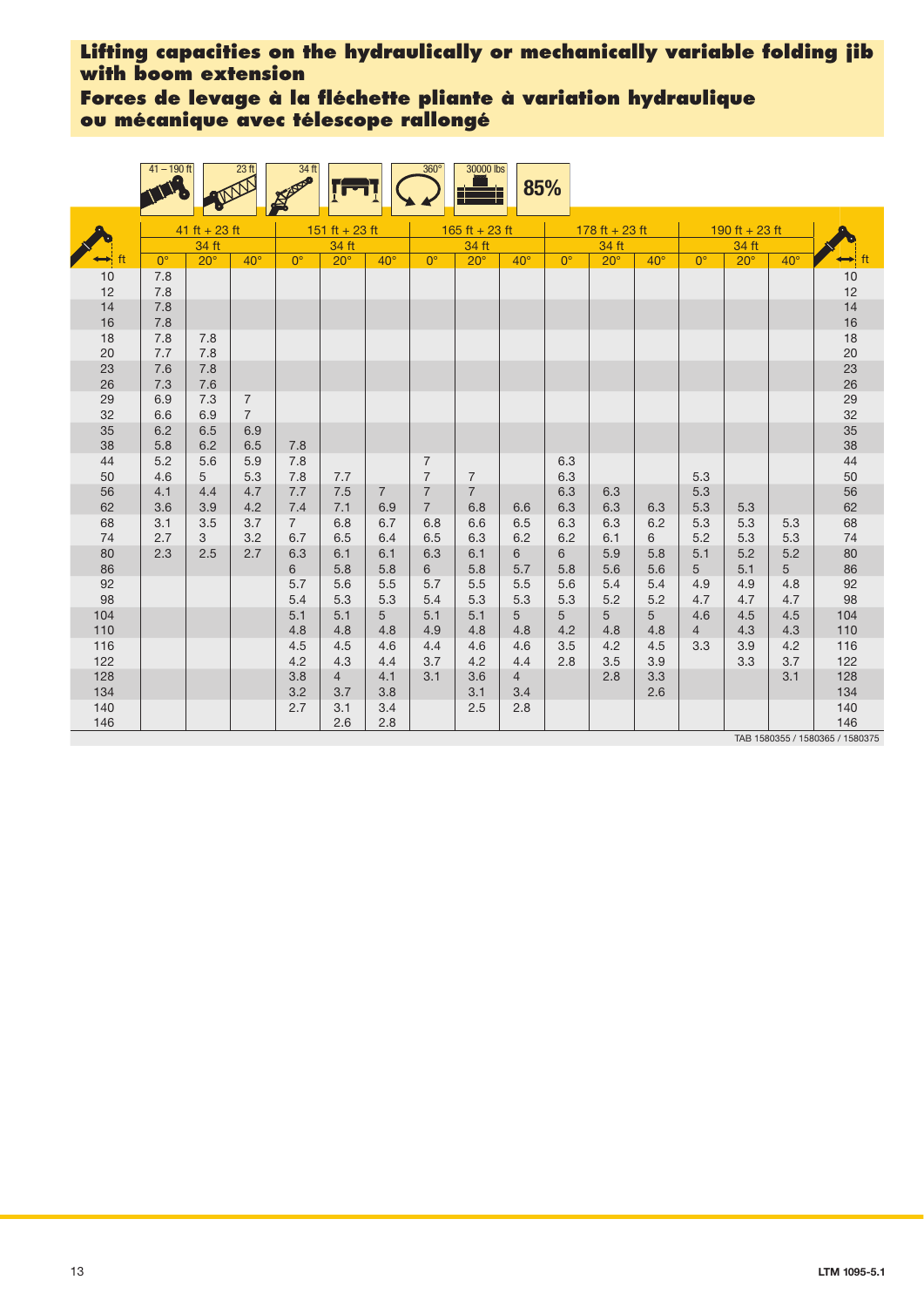**Forces de levage à la fléchette pliante à variation hydraulique ou mécanique avec télescope rallongé**

|            | $41 - 188$ ft  |               | 23 <sup>ft</sup> | $62$ ft        |                |              | $360^\circ$ | 30000 lbs      |                | 85%         |                |                     |             |                |              |                                 |
|------------|----------------|---------------|------------------|----------------|----------------|--------------|-------------|----------------|----------------|-------------|----------------|---------------------|-------------|----------------|--------------|---------------------------------|
|            |                | 41 ft + 23 ft |                  |                | 151 ft + 23 ft |              |             | 165 ft + 23 ft |                |             | 178 ft + 23 ft |                     |             | 188 ft + 23 ft |              |                                 |
|            |                | 62 ft         |                  |                | 62 ft          |              |             | 62 ft          |                |             | 62 ft          |                     |             | 62 ft          |              |                                 |
|            | $0^{\circ}$    | $20^\circ$    | $40^{\circ}$     | $0^{\circ}$    | $20^\circ$     | $40^{\circ}$ | $0^{\circ}$ | $20^\circ$     | $40^\circ$     | $0^{\circ}$ | $20^\circ$     | $40^\circ$          | $0^{\circ}$ | $20^\circ$     | $40^{\circ}$ | ft                              |
| 14         | 5.1            |               |                  |                |                |              |             |                |                |             |                |                     |             |                |              | 14                              |
| 16         | 5.1            |               |                  |                |                |              |             |                |                |             |                |                     |             |                |              | 16                              |
| 18         | 5.1            |               |                  |                |                |              |             |                |                |             |                |                     |             |                |              | 18                              |
| 20         | 5.1            |               |                  |                |                |              |             |                |                |             |                |                     |             |                |              | 20                              |
| 23         | 5.1            |               |                  |                |                |              |             |                |                |             |                |                     |             |                |              | 23                              |
| 26         | 5.1            |               |                  |                |                |              |             |                |                |             |                |                     |             |                |              | 26                              |
| 29         | 5.1            |               |                  |                |                |              |             |                |                |             |                |                     |             |                |              | 29                              |
| 32         | 5              |               |                  |                |                |              |             |                |                |             |                |                     |             |                |              | 32                              |
| 35<br>38   | 4.9<br>4.8     | 4.6<br>4.6    |                  |                |                |              |             |                |                |             |                |                     |             |                |              | 35<br>38                        |
| 44         | 4.6            | 4.6           |                  | 5.1            |                |              |             |                |                |             |                |                     |             |                |              | 44                              |
| 50         | 4.2            | 4.4           | 4.1              | 5.1            |                |              | 4.4         |                |                | 3.9         |                |                     |             |                |              | 50                              |
| 56         | 3.8            | 4.2           | 4.1              | 5.1            |                |              | 4.4         |                |                | 3.9         |                |                     | 2.9         |                |              | 56                              |
| 62         | 3.5            | 3.9           | $\overline{4}$   | 5.1            | 4.6            |              | 4.4         |                |                | 3.9         |                |                     | 2.9         |                |              | 62                              |
| 68         | 3.3            | 3.5           | 3.8              | 5.1            | 4.6            |              | 4.4         | 4.4            |                | 3.9         |                |                     | 2.9         |                |              | 68                              |
| 74         | 3.1            | 3.2           | 3.5              | 5 <sup>5</sup> | 4.6            |              | 4.4         | 4.4            |                | 3.9         | 3.9            |                     | 2.9         | 2.9            |              | 74                              |
| 80         | 2.9            | 2.9           | 3.2              | 4.8            | 4.6            | 4.1          | 4.4         | 4.4            | 4.1            | 3.9         | 3.9            |                     | 2.9         | 2.9            |              | 80                              |
| 86         | 2.6            | 2.7           | 2.9              | 4.7            | 4.4            | 4.1          | 4.4         | 4.3            | 4.1            | 3.9         | 3.9            | 3.6                 | 2.9         | 2.9            |              | 86                              |
| 92         | 2.4            | 2.4           | 2.6              | 4.5            | 4.3            | 4.1          | 4.4         | 4.1            | 4.1            | 3.9         | 3.9            | 3.6                 | 2.9         | 2.9            |              | 92                              |
| 98         | 2.2            | 2.1           | 2.3              | 4.3            | 4.1            | 4.1          | 4.2         | $\overline{4}$ | $\overline{4}$ | 3.9         | 3.9            | 3.6                 | 2.9         | 2.9            | 2.9          | 98                              |
| 104        | $\overline{2}$ | 1.8           | 1.9              | 4.1            | $\overline{4}$ | 3.9          | 4.1         | 3.9            | 3.9            | 3.8         | 3.8            | 3.6                 | 2.8         | 2.9            | 2.9          | 104                             |
| 110        | 1.8            | 1.7           | 1.7              | 3.9            | 3.8            | 3.8          | 3.9         | 3.8            | 3.7            | 3.7         | 3.6            | 3.6                 | 2.7         | 2.9            | 2.9          | 110                             |
| 116        | 1.5            |               |                  | 3.7            | 3.7            | 3.7          | 3.7         | 3.6            | 3.6            | 3.6         | 3.6            | 3.5                 | 2.7         | 2.9            | 2.9          | 116                             |
| 122        |                |               |                  | 3.5            | 3.5            | 3.5          | 3.6         | 3.5            | 3.5            | 3.1         | 3.4            | 3.4                 | 2.7         | 2.9            | 2.9          | 122                             |
| 128        |                |               |                  | 3.3            | 3.3<br>3.2     | 3.3          | 3.3         | 3.4            | 3.4            |             | 3.3            | 3.3                 |             | 2.8            | 2.9          | 128                             |
| 134        |                |               |                  | 3.2            | 3              | 3.2          | 2.8         | 3.2<br>3       | 3.2            |             | 3              | 3.2                 |             | 2.7            | 2.9          | 134                             |
| 140<br>146 |                |               |                  | 2.9<br>2.5     | 2.9            | 3.1<br>2.9   |             | 2.7            | 3.1<br>3       |             | 2.5            | $\mathbf{3}$<br>2.7 |             |                | 2.8<br>2.6   | 140<br>146                      |
| 152        |                |               |                  |                | 2.7            | 2.8          |             |                | 2.8            |             |                |                     |             |                |              | 152                             |
| 158        |                |               |                  |                | 2.3            | 2.7          |             |                |                |             |                |                     |             |                |              | 158                             |
| 164        |                |               |                  |                | 1.9            | 2.3          |             |                |                |             |                |                     |             |                |              | 164                             |
| 170        |                |               |                  |                |                | 1.9          |             |                |                |             |                |                     |             |                |              | 170                             |
|            |                |               |                  |                |                |              |             |                |                |             |                |                     |             |                |              | TAB 1580355 / 1580365 / 1580375 |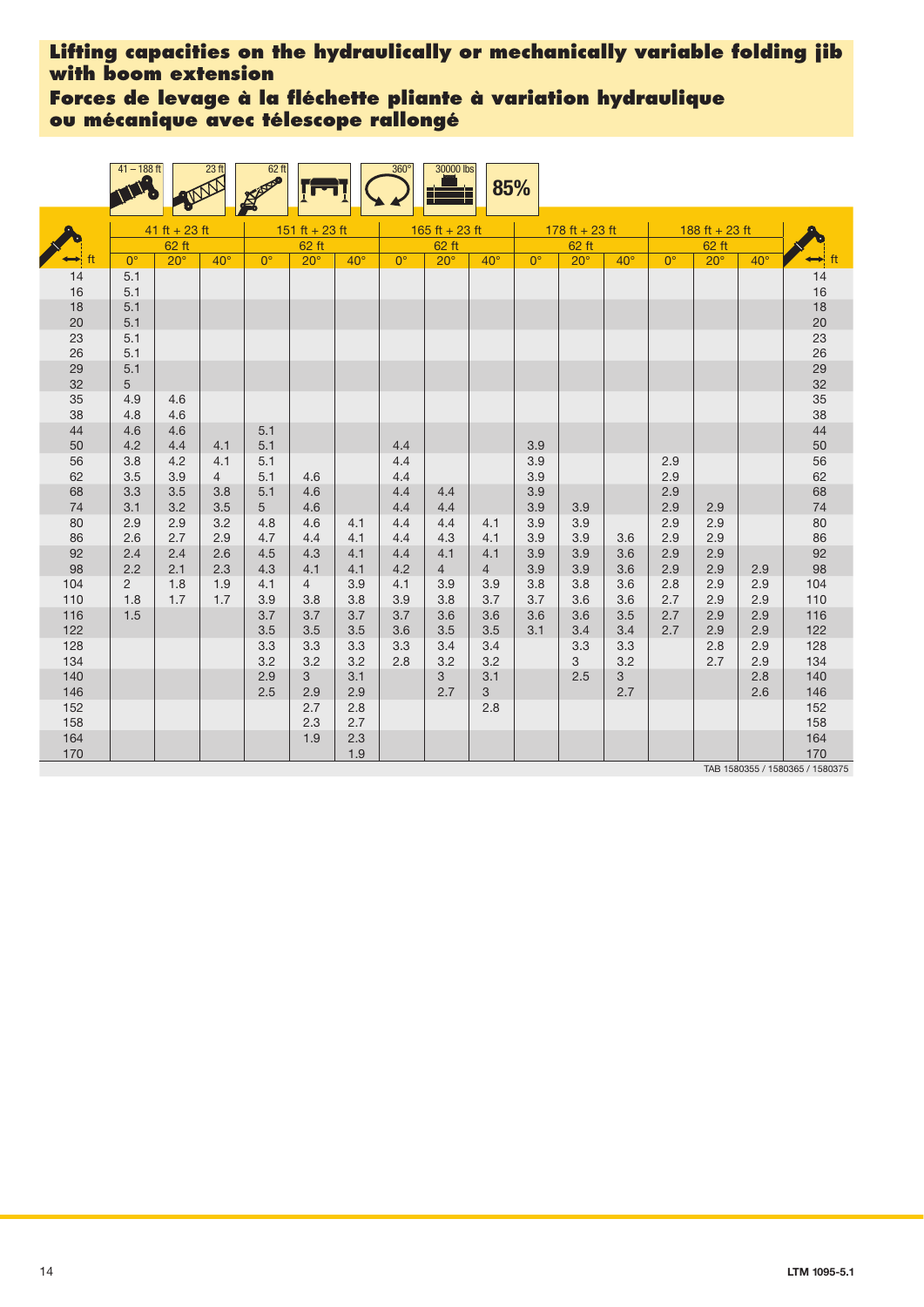### **Lifting heights Hauteurs de levage**

![](_page_14_Figure_1.jpeg)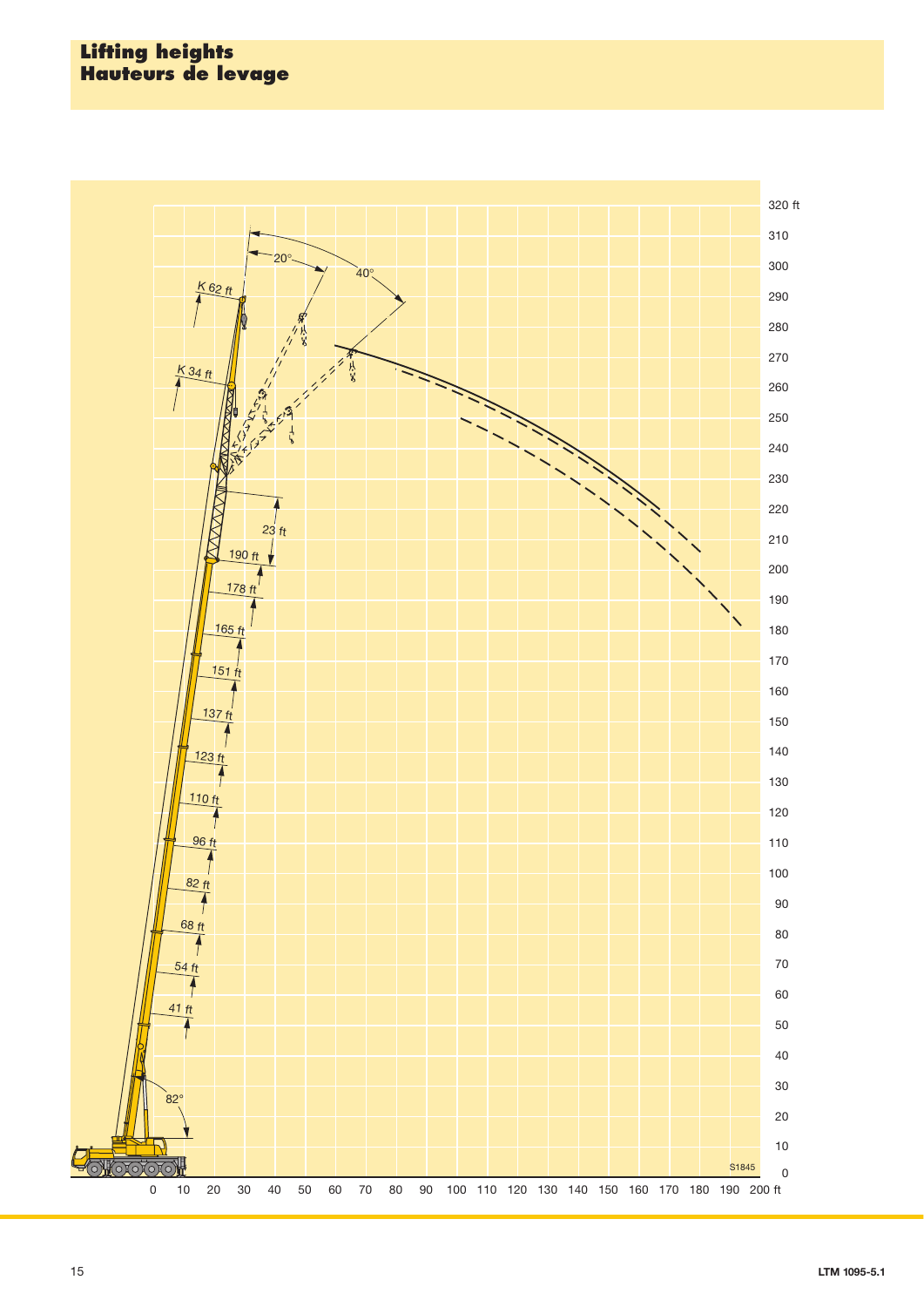![](_page_15_Figure_1.jpeg)

![](_page_15_Figure_2.jpeg)

![](_page_15_Figure_3.jpeg)

![](_page_15_Figure_4.jpeg)

|                     | Dimensions · Encombrement |          |       |       |       |        |        |              |              |              |
|---------------------|---------------------------|----------|-------|-------|-------|--------|--------|--------------|--------------|--------------|
|                     |                           | $0'6" *$ | B     |       |       | -<br>► |        | $\alpha$     |              |              |
| 16.00 R 25          | 13'1''                    | 12'10"   | 9'    | 7'7'' | 6'4'' | 10'1"  | 12'3'' | $20^{\circ}$ | $20^{\circ}$ | $17^{\circ}$ |
| 20.5 R 25           | 13'1"                     | 12'10''  | 9'9'' | 8'    | 6'4'' | 10'1"  | 12'3'' | $20^{\circ}$ | $20^{\circ}$ | 170          |
| * lowered · abaissé |                           |          |       |       |       |        |        |              |              |              |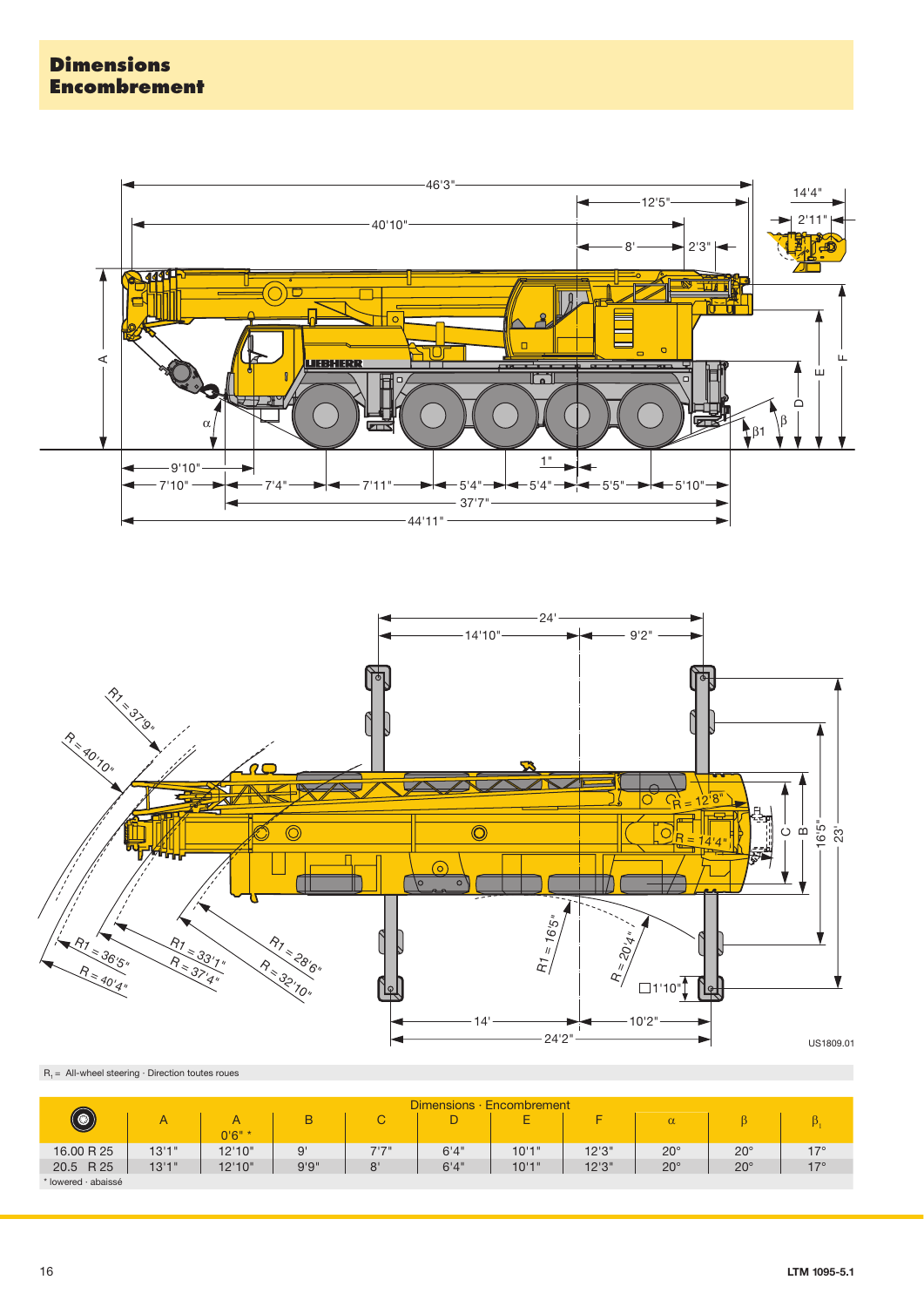| E                                                                                                        |  |   |   |   |                |                                       |  |  |
|----------------------------------------------------------------------------------------------------------|--|---|---|---|----------------|---------------------------------------|--|--|
| Axle<br><b>Essieu</b>                                                                                    |  | 2 | 3 | 4 | 5 <sub>1</sub> | Total weight (lbs)<br>Poids total lbs |  |  |
| 1320001)<br>26400<br>26400<br>26400<br>26400<br>26400<br>Ibs                                             |  |   |   |   |                |                                       |  |  |
| $1$ with 33100 lbs counterweight and folding jib $\cdot$ avec contrepoids 33100 lbs et fléchette pliante |  |   |   |   |                |                                       |  |  |

![](_page_16_Picture_2.jpeg)

| Load (kips)           | No. of sheaves | No. of lines | <b>Weight Ibs</b> |
|-----------------------|----------------|--------------|-------------------|
| Forces de levage kips | <b>Poulies</b> | <b>Brins</b> | Poids lbs         |
| 176.4                 |                | 14           | 1102              |
| 128.7                 |                | 11           | 1102              |
| 84.4                  |                |              | 992               |
| 35.3                  |                | ت            | 661               |
| 12.6                  |                |              | 308               |

## **Working speeds Vitesses**

| (◉)                     |               |                |               |     | $\overline{4}$ | 5   | 6    |      | 8    | 9    | 10   |      | 12 <sup>°</sup> | <b>R</b> <sub>1</sub> | <b>R2</b> |      |
|-------------------------|---------------|----------------|---------------|-----|----------------|-----|------|------|------|------|------|------|-----------------|-----------------------|-----------|------|
| 16.00 R 25<br>20.5 R 25 |               | $1.2 -$<br>3.5 | 4.5           | 5.8 | 7.5            | 9.5 | 12.2 | 16.1 | 20.6 | 26.6 | 34.2 | 43.4 | 50              | $1.3 -$<br>3.8        | 4.9       | 43 % |
|                         | (mph)<br>\$20 | $0.53 - 1.6$   | $\Omega$<br>ے | 2.6 | 3.3            | 4.2 | 5.3  |      | 9    | 11.6 | 14.9 | 18.9 | 24.2            | $ 0.57 -$<br>1.7      | 2.1       | 55 % |

| <b>Drive</b><br><b>Mécanismes</b> | infinitely variable<br>en continu                                                                          | Rope diameter / Rope length<br>Diamètre du câble / Longueur du câble | Max. single line pull<br>Effort au brin maxi. |  |  |  |
|-----------------------------------|------------------------------------------------------------------------------------------------------------|----------------------------------------------------------------------|-----------------------------------------------|--|--|--|
| $\mathbb{E}$                      | ft/min single line<br>$0 - 393$<br>ft/min au brin simple                                                   | 0.7" / 853'                                                          | 12820 lbs                                     |  |  |  |
| $\mathbb{Z}$                      | ft/min single line<br>$0 - 393$<br>ft/min au brin simple                                                   | 0.7" / 853'                                                          | 12820 lbs                                     |  |  |  |
| $360^\circ$                       | $0 - 1.7$ rpm                                                                                              |                                                                      |                                               |  |  |  |
|                                   | approx. 60 seconds to reach 82° boom angle<br>env. 60 s jusqu'à 82°                                        |                                                                      |                                               |  |  |  |
|                                   | approx. 390 seconds for boom extension from 41 ft $-$ 190 ft<br>env. 390 s pour passer de 41 ft $-$ 190 ft |                                                                      |                                               |  |  |  |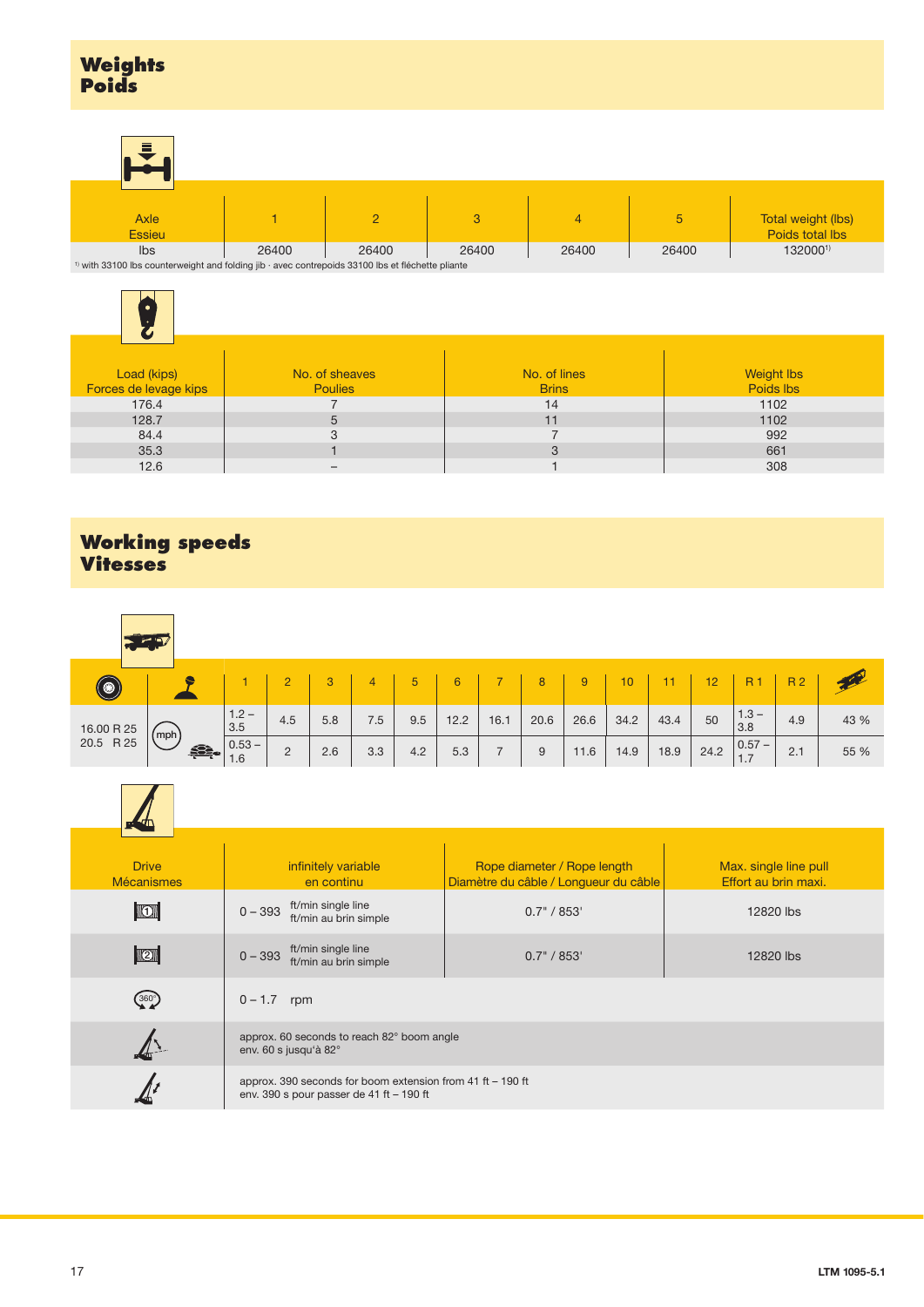## **Crane carrier**

| <b>Frame</b>             | Self-manufactured, weight-optimized and<br>torsion resistant box-type design of high-<br>tensile structural steel.                                                                                                                                                                                                                                                                          |
|--------------------------|---------------------------------------------------------------------------------------------------------------------------------------------------------------------------------------------------------------------------------------------------------------------------------------------------------------------------------------------------------------------------------------------|
| <b>Outriggers</b>        | 4-point supporting system, hydraulically<br>telescopable into horizontal and vertical<br>direction. Automatic levelling of crane.<br>Electronic inclination indicator. Supporting<br>area lighting.                                                                                                                                                                                         |
| <b>Engine</b>            | 6-cylinder Diesel, make Liebherr, type D846 A7,<br>watercooled, output 370 kW (503 h.p.) at<br>1900 min <sup>-1</sup> , max. torque 1731 lbs-ft at 1100 -<br>1500 min <sup>-1</sup> . Exhaust emissions acc. to 97/68/<br>EG stage 3 and EPA/CARB Tier 3.<br>Fuel reservoir: 127 gallons.                                                                                                   |
| <b>Transmission</b>      | ZF 12-speed gear box with automatic control<br>system AS-TRONIC. ZF-intarder fitted directly<br>to the gear. Two-stage transfer case with<br>lockable transfer differential.                                                                                                                                                                                                                |
| Axles                    | Welded design, made of high-tensile fine grai-<br>ned steel. All axles steerable. Axles 2, 4 and 5<br>are planetary axles with differential locks.                                                                                                                                                                                                                                          |
| <b>Suspension</b>        | All axles are mounted on hydropneumatic<br>suspension and are lockable hydraulically.                                                                                                                                                                                                                                                                                                       |
| <b>Tyres</b>             | 10 tyres, size: 16.00 R 25.                                                                                                                                                                                                                                                                                                                                                                 |
| <b>Steering</b>          | ZF-servocom power steering, dual circuit<br>system with hydraulic servo system and<br>auxiliary pump system, driven by the axle.<br>At road displacement, axles 3, 4 and 5 electro-<br>hydraulically speed-dependent and from<br>18.6 mph, axles 3 and 4 are fixed to straight<br>displacement. From 37 mph, axle 5 is fixed<br>straight. Steering according to EG directive<br>70/311 EWG. |
| <b>Brakes</b>            | Service brake: Dual circuit, all-wheel servo-air<br>brake.<br>Parking brake: Spring brake actuator acting<br>on all the wheels of axles 1, 2, 3 and 4.<br>Sustained-action brakes: Engine brake as<br>exhaust retarder with Liebherr additional<br>brake system ZBS. Intarder on gear. Brakes<br>according to EG directives 71/320 EWG resp.<br>70/311 EWG.                                 |
| Driver's cab             | Spacious, steel made, corrosion resistant cab,<br>cataphoretic dip-primed, on resilient<br>suspension with hydraulic shock absorbers,<br>sound and heat absorbing internal panelling<br>acc. to EG directive, safety glazing, operating<br>and control instruments, comfortably equipped.                                                                                                   |
| <b>Electrical system</b> | Modern data bus technique, 24 Volt DC,<br>2 batteries of 170 Ah each, lighting according<br>to traffic regulations.                                                                                                                                                                                                                                                                         |

## **Crane superstructure**

| <b>Frame</b>             | Self-manufactured, cataphoretic dip-primed<br>weight-optimized and torsion resistant<br>welded design of high-tensile structural steel;<br>linked by a triple-row roller slewing ring<br>to the carrier for continuous rotation.                                                                                 |
|--------------------------|------------------------------------------------------------------------------------------------------------------------------------------------------------------------------------------------------------------------------------------------------------------------------------------------------------------|
| <b>Crane engine</b>      | 4-cylinder Diesel, make Liebherr, type<br>D934S A6, watercooled, output 145 kW<br>(197 h.p.) at 1800 min <sup>-1</sup> , max. torque 677 lbs-ft<br>at 1100 min <sup>-1</sup> – 1500 min <sup>-1</sup> . Exhaust emissions<br>acc. to 97/68/EG stage 3 and EPA/CARB Tier 3.<br>Fuel reservoir: 68 gallons.        |
| <b>Crane drive</b>       | Diesel-hydraulic with 1 axial piston variable<br>displacement pump, with servo-control and<br>capacity control. 1 double gear pump, open<br>controlled oil circuits. Compact hydraulic drive<br>flanged to the Diesel engine. Drive assembly<br>completely enclosed for noise abatment.                          |
| Control                  | Electric "Load Sensing" control, simultaneous<br>operation of 4 working motions, 2 selfcente-<br>ring hand control levers (joy-stick type), with<br>winch and slewing gear signal devices.                                                                                                                       |
| Hoist gear               | Axial piston fixed displacement motor,<br>Liebherr hoist drum with integrated planetary<br>gear and spring-loaded static brake.                                                                                                                                                                                  |
| Luffing gear             | 1 differential ram with safety check valves.                                                                                                                                                                                                                                                                     |
| Slewing gear             | Axial piston fixed displacement motor, plane-<br>tary gear, spring-loaded static brake. Slewing<br>gear inversible from released to locked as<br>standard feature.                                                                                                                                               |
| Crane cab                | All-steel construction, entirely galvanized,<br>powder coated, with safety glazing, operating<br>and control instruments, comfortably<br>equipped, cab tiltable backwards.                                                                                                                                       |
| <b>Safety devices</b>    | LICCON safe load indicator, test system hoist<br>limit switch, safety valves to prevent pipe<br>and hose ruptures.                                                                                                                                                                                               |
| <b>Telescopic boom</b>   | Buckling and torsion resistant design of high-<br>tensile structural steel, oviform boom<br>profile. 1 base section and 5 telescopic<br>sections. All telescopic sections hydraulically<br>extendable independent of one another.<br>Rapid-cycle telescoping system "Telematik".<br>Boom length: 41 ft - 190 ft. |
| Counterweight            | 33100 lbs basic counterweight.                                                                                                                                                                                                                                                                                   |
| <b>Electrical system</b> | Modern data bus technique, 24 Volt DC,<br>2 batteries of 170 Ah each.                                                                                                                                                                                                                                            |

# **Additional equipment**

| Swing-away jib                      | 34 ft – 62 ft long, mountable to the<br>telescopic boom at 0°, 20° or 40°.<br>Hydraulic ram for operating the swing-away<br>jib from $0^\circ - 40^\circ$ (option). |
|-------------------------------------|---------------------------------------------------------------------------------------------------------------------------------------------------------------------|
| <b>Erection jib</b>                 | 9 <sub>ft</sub>                                                                                                                                                     |
| <b>Telescopic</b><br>boom extension | 23 ft long lattice section, thus 23 ft higher<br>pining point for swing-away jib.                                                                                   |
| 2 <sup>nd</sup> hoist gear          | For two-hook operation or for operation with<br>swing-away jib if the hoist rope shall remain<br>reeved.                                                            |
| <b>Additional</b><br>counterweight  | 17600 lbs for a total counterweight of<br>50700 lbs.                                                                                                                |
| <b>Tyres</b>                        | 10 tyres, size 20.5 R 25.                                                                                                                                           |
| Drive $10 \times 8$                 | Additional drive of the 1 <sup>st</sup> axle.                                                                                                                       |
|                                     |                                                                                                                                                                     |

**Other items of equipment available on request.**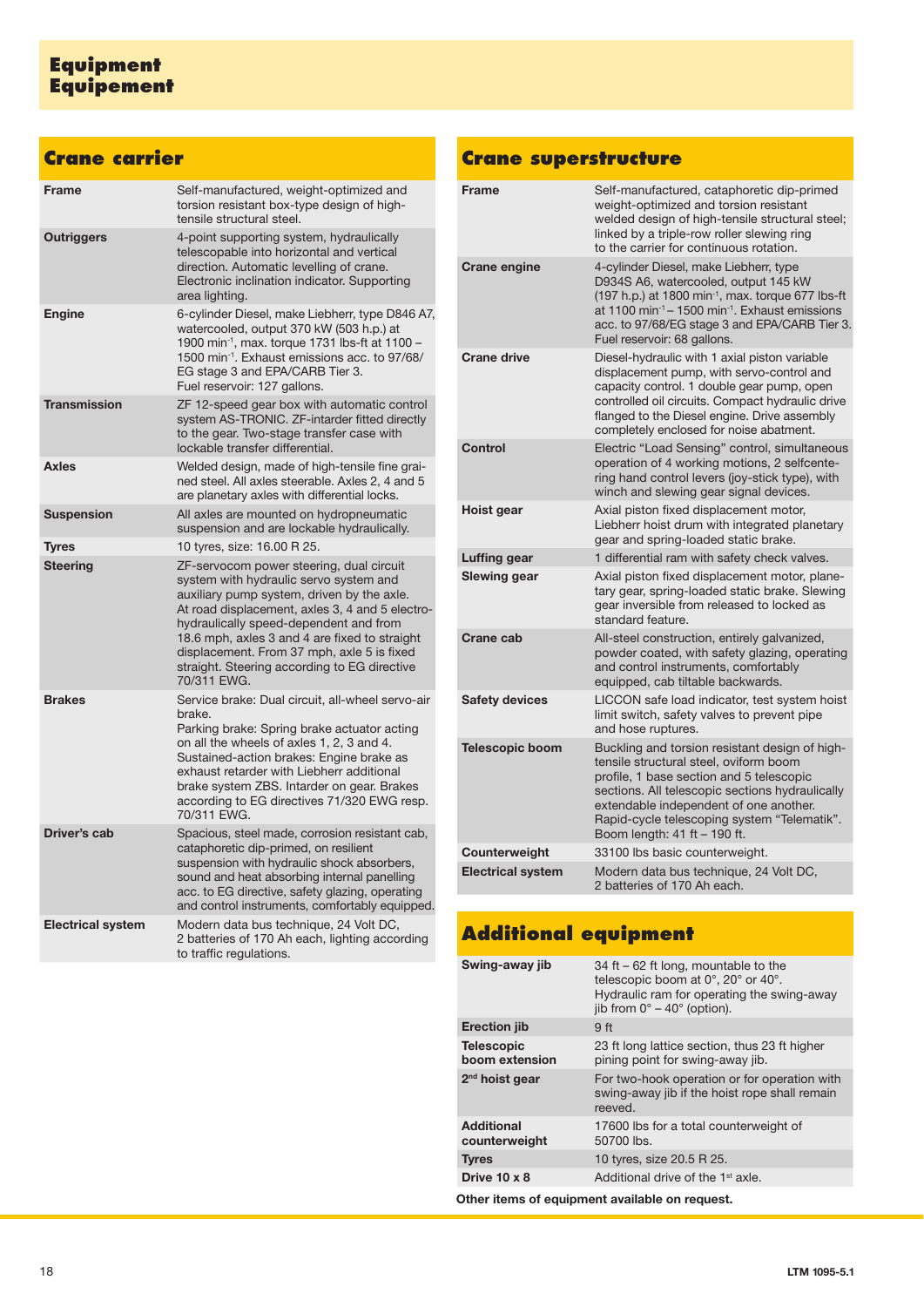## **Equipment Equipement**

## **Châssis porteur**

| Cadre                             | Construction en caisse résistante à la torsion<br>et optimisée en poids réalisée par Liebherr en<br>acier de construction à grain fin très rigide.                                                                                                                                                                                                                                                                                                                            |
|-----------------------------------|-------------------------------------------------------------------------------------------------------------------------------------------------------------------------------------------------------------------------------------------------------------------------------------------------------------------------------------------------------------------------------------------------------------------------------------------------------------------------------|
| <b>Stabilisateurs</b>             | Dispositif de calage horizontal et vertical en<br>4 points, entièrement déployable hydraulique-<br>ment. Nivellement automatique du calage. Indi-<br>cateurs électroniques d'inclinaison. Eclairage de<br>la zone de calage.                                                                                                                                                                                                                                                  |
| Moteur                            | Moteur diesel, 6 cylindres, fabriqué par Liebherr,<br>de type D846 A7, à refroidissement par eau,<br>de 370 kW (503 ch) à 1900 min <sup>-1</sup> , couple max.<br>1731 lbs-ft à 1100 - 1500 min <sup>-1</sup> . Emissions des<br>gaz d'échappement conformes aux directives<br>97/68/EG partie 3 et EPA/CARB Tier 3. Capacité<br>du réservoir à carburant: 127 gallons.                                                                                                       |
| Boîte de vitesse                  | Boîte de vitesses ZF à 12 rapports, mécanisme<br>automatisé à commande AS-TRONIC.<br>Ralentisseur hydrodynamique ZF directement<br>accouplé à la boîte. Boîte de transfert à<br>2 étages avec blocage de différentiel.                                                                                                                                                                                                                                                        |
| <b>Essieux</b>                    | Construction soudée en acier haute résistance à<br>grains fins pour l'ensemble des 5 essieux. Tous<br>les essieux sont directeurs. Essieux 2, 4 et 5<br>planétaires avec blocage du différentiel.                                                                                                                                                                                                                                                                             |
| <b>Suspension</b>                 | Suspension hydropneumatique sur tous les<br>essieux. Chaque essieu peut être bloqué<br>hydrauliquement.                                                                                                                                                                                                                                                                                                                                                                       |
| <b>Pneumatiques</b>               | 10 pneus de taille: 16.00 R 25.                                                                                                                                                                                                                                                                                                                                                                                                                                               |
| <b>Direction</b>                  | Direction hydraulique ZF Servocom, à 2 circuits,<br>assistée hydrauliquement, avec pompe auxiliaire<br>entraînée par essieu. Lors de déplacements sur<br>route, les essieux 3, 4 et 5 sont dirigés électro-<br>hydrauliquement en fonction de la vitesse, et à<br>partir de 18.6 mph, les essieux 3 et 4 sont fixés<br>en marche rectiligne. A partir d'env. 37 mph,<br>l'essieu 5 est fixé en marche rectiligne. Direction<br>conforme aux directives européennes 70/311 CE. |
| <b>Freins</b>                     | Frein de service: servofrein pneumatique pour<br>toutes les roues, à 2 circuits.<br>Frein à main: accumulateur à ressort agissant<br>sur les roues des essieux 1, 2, 3 et 4.<br>Freins continus: frein moteur par clapet sur<br>échappement avec système de ralentissement<br>Liebherr ZBS. Ralentisseur accouplé à la boîte<br>de vitesses. Freins conformes aux directives<br>européennes 71/320 CE resp. 70/311 CE.                                                        |
| <b>Cabine du</b><br>conducteur    | Cabine spacieuse en tôle d'acier, traitement<br>anticorrosion par bain de cataphorèse, avec<br>suspension élastique et amortisseurs hydrau-<br>liques, revêtement intérieur avec isolation<br>phonique et thermique selon les directives<br>européennes, glaces de sécurité, appareils<br>de commande et de contrôle, équipement<br>confortable.                                                                                                                              |
| <b>Installation</b><br>électrique | Technique moderne de transmission de<br>données par BUS de données, courant continu<br>24 Volts, 2 batteries de 170 Ah chacune,<br>éclairage conforme au code de la route.                                                                                                                                                                                                                                                                                                    |

# **Partie tournante**

| Cadre | Construction soudée résistante à la torsion et<br>optimisée en poids réalisée par Liebherr en<br>acier de construction à grain fin très rigide.<br>Couronne d'orientation à rouleaux à 3 rangées<br>permettant une rotation illimitée sert de pièce<br>de liaison avec le châssis de la grue. |
|-------|-----------------------------------------------------------------------------------------------------------------------------------------------------------------------------------------------------------------------------------------------------------------------------------------------|
|       |                                                                                                                                                                                                                                                                                               |

| Moteur                            | Moteur diesel Liebherr, 4 cylindres, de type<br>D934S A6, à refroidissement par eau, de 145 kW<br>(197 ch) à 1800 min <sup>-1</sup> , couple max. 677 lbs-ft<br>$\dot{a}$ 1100 min <sup>-1</sup> – 1500 min <sup>-1</sup> . Emissions des gaz<br>d'échappement conformes aux directives 97/68/<br>EG partie 3 et EPA/CARB Tier 3.<br>Capacité du réservoir à carburant: 68 gallons. |
|-----------------------------------|-------------------------------------------------------------------------------------------------------------------------------------------------------------------------------------------------------------------------------------------------------------------------------------------------------------------------------------------------------------------------------------|
| <b>Entraînement</b><br>de la grue | Diesel hydraulique avec 1 double pompe à débit<br>variable à pistons axiaux, avec servocommande<br>et régulation de la puissance. 1 double pompe<br>à engrenages, circuits hydrauliques ouverts et<br>régulés. Entraînement hydraulique compact,<br>accouplé directement au moteur diesel, méca-<br>nisme d'entraînement complet fermé pour une<br>bonne insonorisation.            |
| <b>Direction</b>                  | Commande électrique «Load Sensing», 4 mou-<br>vements de travail dirigeables simultanément,<br>deux leviers de commande à 4 positions et à<br>autocentrage, avec capteur de rotation des<br>treuils et du mécanisme d'orientation.                                                                                                                                                  |
| Mécanisme de levage               | Moteur à cylindrée constante et à pistons<br>axiaux. Treuil de marque Liebherr équipé d'un<br>engrenage planétaire et d'un frein d'arrêt com-<br>mandé par ressort.                                                                                                                                                                                                                 |
| <b>Mécanisme</b><br>de relevage   | 1 vérin différentiel avec soupapes de retenu.                                                                                                                                                                                                                                                                                                                                       |
| <b>Dispositif de</b><br>rotation  | Moteur à cylindrée constante à pistons<br>axiaux, réducteur planétaire, frein d'arrêt<br>commandé par ressort. Commutation en série<br>du mécanisme d'orientation: ouvert et en orien-<br>tation freinée automatiquement.                                                                                                                                                           |
| Cabine du grutier                 | Construction en tôle d'acier entièrement<br>zinguée avec peinture par poudrage et cuisson<br>au four, avec glaces de sécurité, appareils de<br>commande et de contrôle, équipement confor-<br>table, cabine inclinable vers l'arrière.                                                                                                                                              |
| Dispositif de<br>sécurité         | Contrôleur de charge «LICCON», système test<br>limitation de la course pour le levage, soupa-<br>pe de sûreté contre la rupture de tubes et de<br>tuyaux.                                                                                                                                                                                                                           |
| Flèche télescopique               | Flèche télescopique en acier à haute résistance<br>à grains fins, à profil ovale, 1 élément de base<br>et 5 éléments télescopiques. Tous les éléments<br>télescopables indépendamment les uns des au-<br>tres. Système de télescopage séquentiel rapide<br>«Telematik». Longueur de flèche: 41 ft - 190 ft.                                                                         |
| <b>Contrepoids</b>                | Contrepoids principal de 33100 lbs.                                                                                                                                                                                                                                                                                                                                                 |
| Installation<br>électrique        | Technique moderne de transmission de don-<br>nées par BUS de données. Courant continu<br>24 Volts, 2 batteries de 170 Ah chacune.                                                                                                                                                                                                                                                   |

# **Equipement supplémentaire**

| Fléchette pliante                    | Longueur: 34 ft - 62 ft, montable sous un angle<br>de 0°, 20° ou 40°. Vérin hydraulique pour le<br>relevage de la fléchette pliante de 0° à 40° (en<br>option). |
|--------------------------------------|-----------------------------------------------------------------------------------------------------------------------------------------------------------------|
| Fléchette de montage                 | 9 <sub>ft</sub>                                                                                                                                                 |
| Rallonge flèche<br>télescopique      | Elément en treillis de 23 ft, élevant le point<br>d'articulation pour la fléchette pliante de 23 ft.                                                            |
| 2ème mécanisme<br>de levage          | Pour l'utilisation du deuxième crochet, ou bien<br>pour une utilisation avec fléchette pliante lorsque<br>le câble de levage principal rest mouflé.             |
| <b>Contrepoids</b><br>supplémentaire | 17600 lbs pour un contrepoids total de<br>50700 lbs.                                                                                                            |
| <b>Pneumatiques</b>                  | 10 pneus. Taille: 20.5 R 25.                                                                                                                                    |
| Entraînement 10 x 8                  | Essieu 1 est entraîné additionnellement.                                                                                                                        |
|                                      |                                                                                                                                                                 |

**Autres équipements supplémentaires sur demande.**